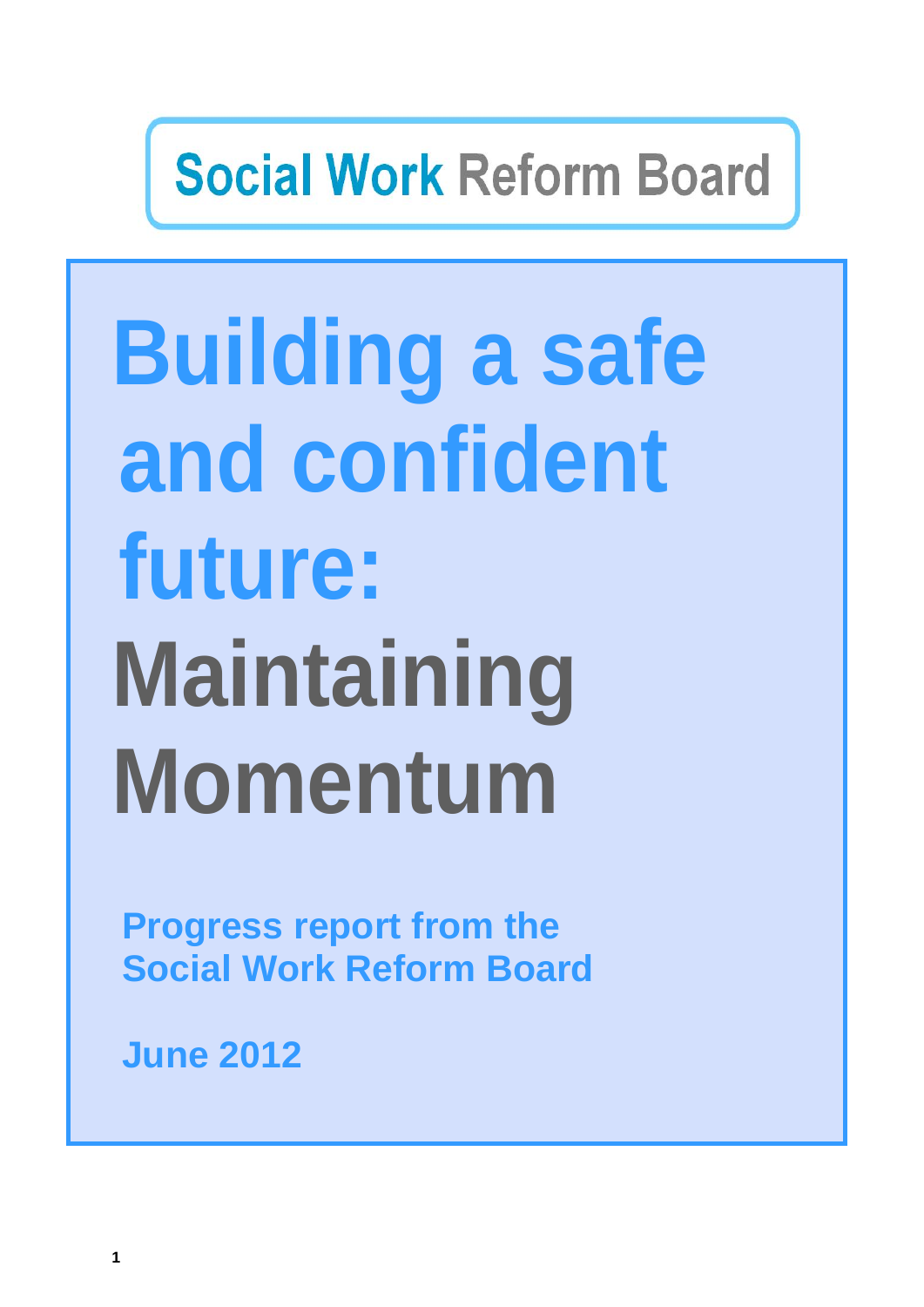# **Foreword**



**Dame Moira Gibb Chair, Social Work Reform Board** 

This progress report marks two years of work by the Social Work Reform Board implementing the recommendations of the Social Work Task Force as laid out in its report "Building a Safe, Confident Future".

It is likely to be our last significant report as we hand on the baton of reform to others in the social work sector over the next few months. Many of the tools or products for driving improvement that the Reform Board has delivered have already been passed on to the College of Social Work, itself a recommendation from the Task Force.

The recruitment of the first Chief Social Worker for England, a recommendation of the Munro Review, is now underway. We anticipate that the new post will have a crucial role in supporting the development and improvement of the profession of social work in the future.

Local Government too has embraced the reform agenda and is starting to connect the work of the Reform Board with sector led improvement through both the Children's Improvement Board and the Towards Excellence in Adult Social Care Programme Board. Both Improvement Boards are aiming to engage and support employers in and beyond councils to make their contribution to deliver the social work reform agenda. The Local Government Association has taken ownership of the Employers' Standard on behalf of all employers.

The College of Social Work is, of course, very new and will require the participation of, and support from many individuals to be effective. The Chief Social Worker likewise will need to work with all of the stakeholders across the social work system to be effective. The spirit of collaboration, which the Reform Board has enjoyed, will need to be continued if the value of these important opportunities is to be maximised.

This Report also highlights that September will see the introduction of the Assessed and Supported Year in Employment (ASYE) for newly qualified social workers (NQSWs). The ASYE is underpinned by the Professional Capabilities Framework developed by the Reform Board and builds on the earlier NQSW programmes it will replace. While it does not change the point of formal qualification as a social worker, as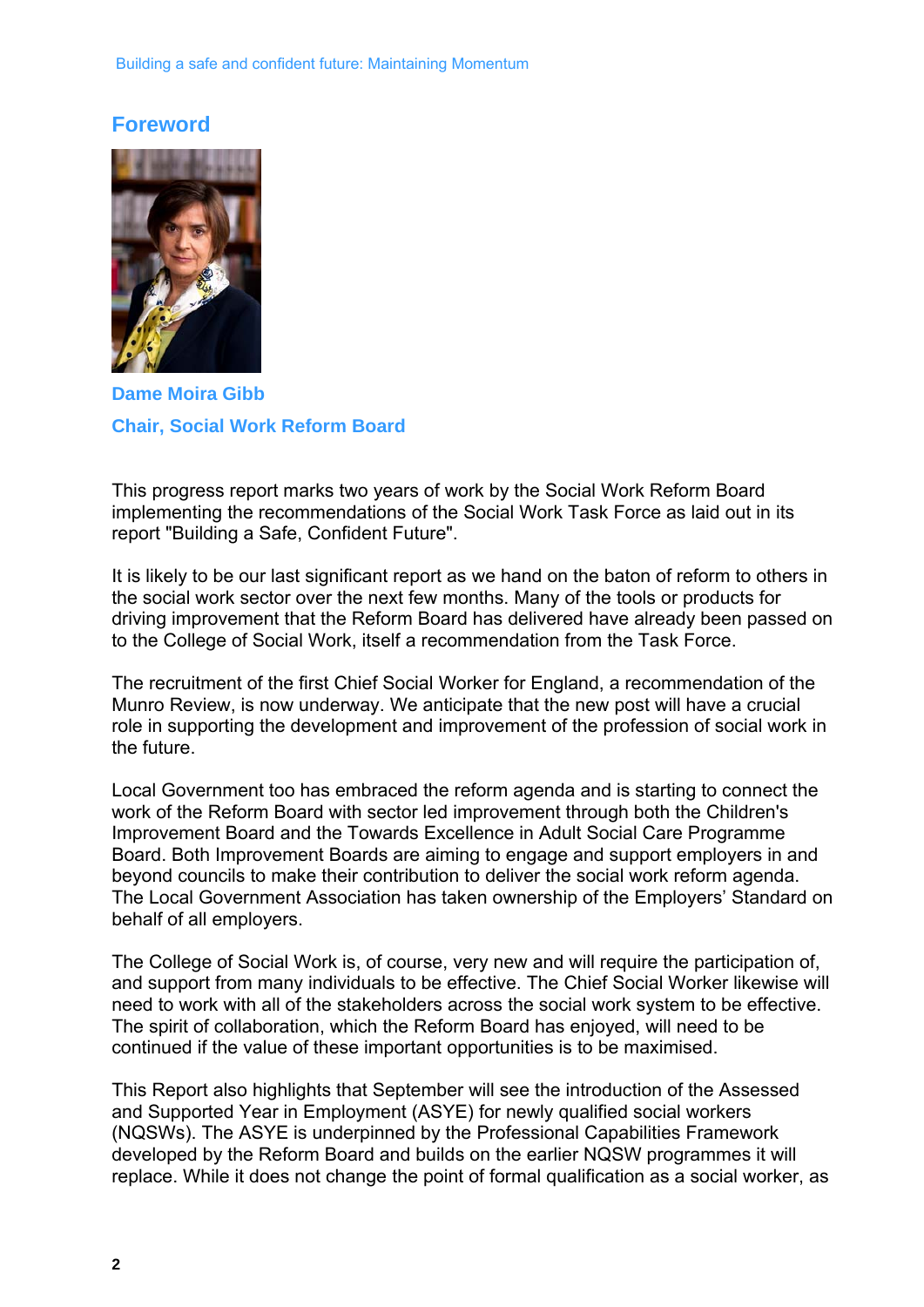the Task Force had envisaged, it represents a much stronger base for building a professional career in social work. It provides employers with the opportunity to review their important contribution to the education and training of the next generation of social workers and raise overall standards.

New social work degree programmes are being developed for introduction by 2013 that will build on the partnership principles endorsed by the Reform Board and include Higher Education Institutions, employers, practice educators and well as service users and carers. The Professional Capabilities Framework is already being embedded in the initial education of social workers.

The commitment of the members of the Reform Board has continued unabated this year and we have been very grateful for the ongoing support and enthusiasm of Ministers, particularly Tim Loughton and Paul Burstow. The very small team of civil servants who support our work deserve a special thank you too. I am exceedingly grateful for this level of energy and commitment without which progress would not have been made.

Nevertheless, the rate of progress on the ground is slower than all of us would have hoped. The significant reduction of resources is inevitably having a profound impact at national and local level and it is, consequently, more difficult to spread messages about success and examples of good practice in these harsher financial times. It takes considerable energy and effort to reduce the costs of services at any time. To transform and improve them while reducing their cost and staying focused on improving outcomes for the most vulnerable requires effort, energy, and a clear vision of what the future can be. We believe our work helps to clarify that vision for the future and is predicated on using public money better in the future not on having more of it. We hope this report, as a working tool, will assist the sector and employers in particular undertake this challenging task.

Monn h grov

**Dame Moira Gibb**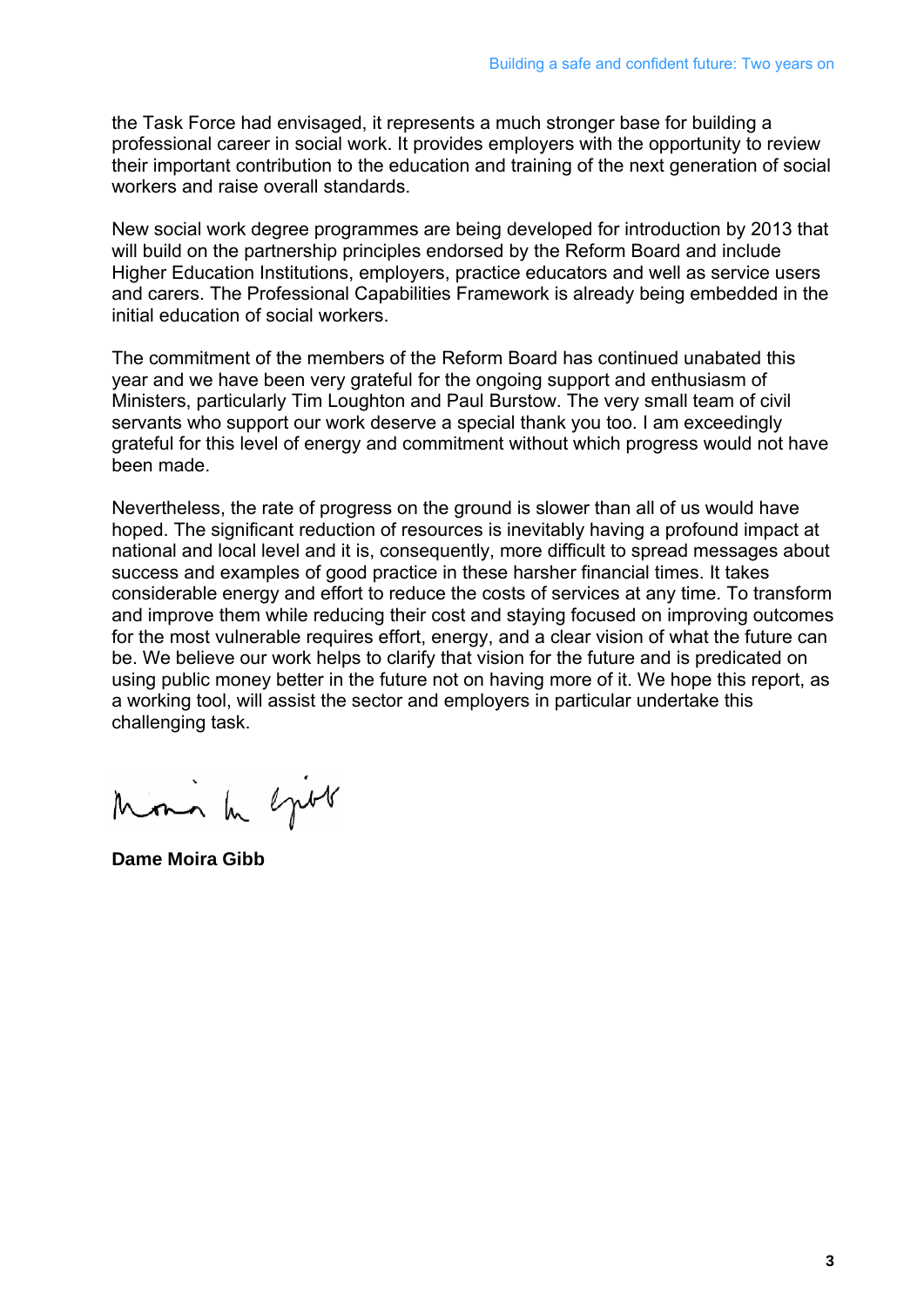# **Section 1: Introduction**

**1.1** Established to take forward the recommendations of the Social Work Task Force, the Social Work Reform Board includes representatives from Higher Education, employers, service users and carers, the profession itself and many others who have a part to play in delivering the reform programme. A list of membership organisations of the Social Work Reform Board is given at annex A. The Board has worked collaboratively and engaged with others where appropriate to turn the Task Force recommendations into practical reality. Implementation of social work reform requires the whole sector to work together to deliver these important improvements. The Board's work over the last year has been to develop the necessary tools and frameworks to make that implementation and collaboration easier.

**1.2** This report reiterates the necessity of reform, celebrates the progress that has been made and outlines what still needs to be done. It also charts the changing context for the work since the Task Force reported. This includes how the reform programme sits with, and relates to, a number of important developments in the field e.g. the Munro Review, the Family Justice Review, the Action Plan for Adoption, "Vision for Adult Social Care", expected changes in legislation following the Law Commission's consultation on law reform for adult social care in England and Wales, and the planned Care and Support White Paper.

# **The structure of this report**

**Section 2** explains the case for social work reform set out by the Social Work Task Force and what the reforms mean for individual social workers.

 reforms mean for the sector and the wider context of social work reform. **Section 3** considers the environment in which the reforms are taking place, what the

**Section 4** updates, in brief, on the progress of the reforms and reminds us how they fit together.

**Section 5** concludes with what is next for the Board and our reforms.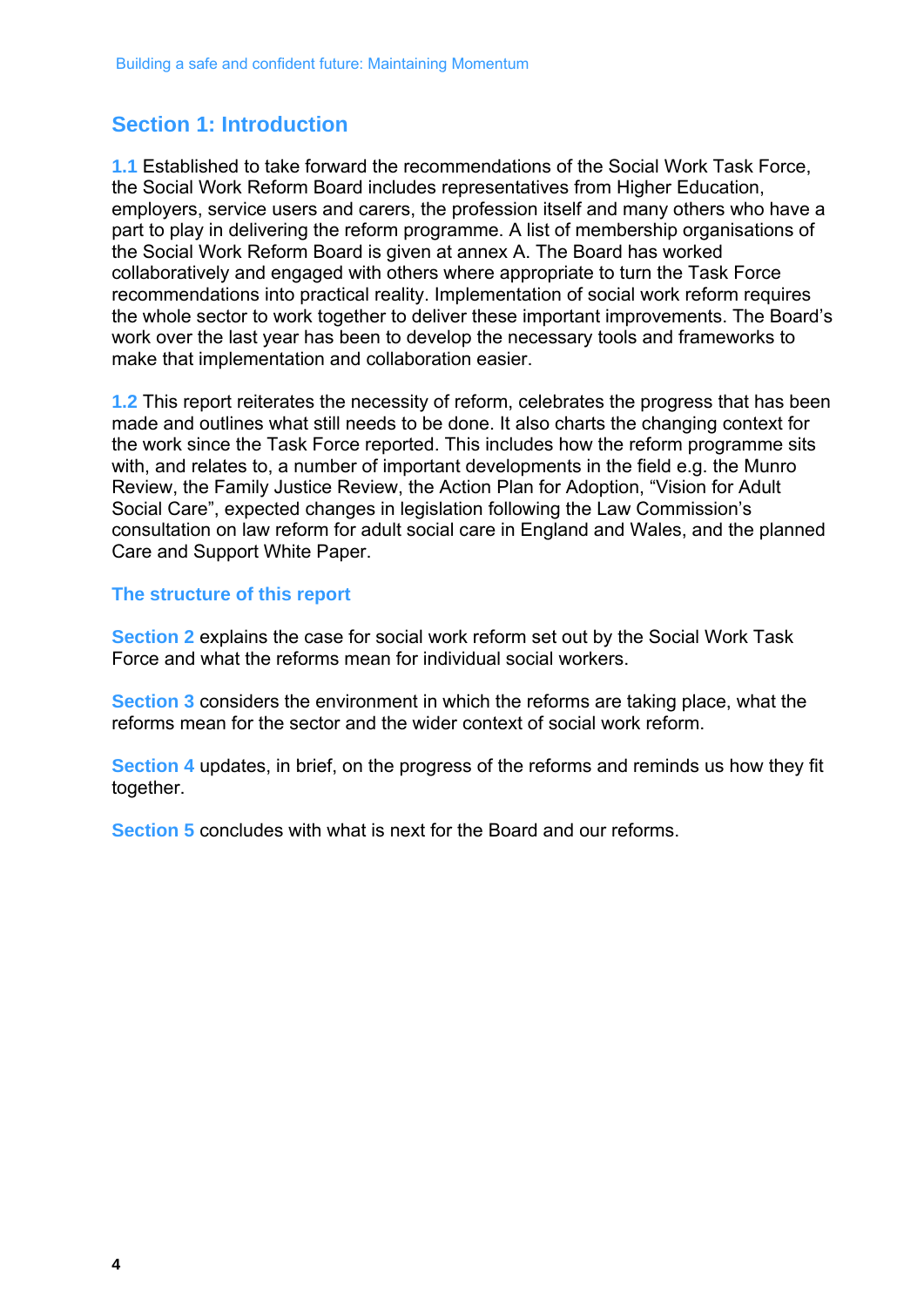# **Section 2: The case for social work reform**

**2.1** The Social Work Task Force recognised that although there was much good practice, too often the system fell short of providing the conditions needed to support social workers to provide effective help to children, adults and families. The Task Force made fifteen recommendations to tackle the education and training, development, regulation and working conditions of social workers that together amounted to a comprehensive programme of reform. Specifically the profession needed to be:

- confident about its values, purpose and identity;
- working in partnership with people who use its services, so that they can take control of their situation and improve the outcome;
- working jointly with other professions and agencies in the best interests of people in need of support;
- demonstrating its impact and effectiveness and, therefore, its value to the public;
- committed to continuous improvement, with training and resources needed to be effective and a vigorous culture of professional development;
- understood and supported by employers, educators, Government, other professionals and the wider public; and
- well led at every level: in frontline practice; in influencing the shape and priorities of local services; in setting and maintaining the highest possible standards within the profession; and in influencing policy developments and priorities at national and political level.

**2.2** We, like the Task Force, believe in the value of good social work and its importance to society.

"When people are made vulnerable – by poverty, bereavement, addiction, isolation, mental distress, disability, neglect, abuse, or other circumstances – what happens next matters hugely. If outcomes are poor, if dependency becomes ingrained or harm goes unchecked, individuals, families, communities and the economy can pay a heavy price. Good social workers can and do make a huge difference in these situations."<sup>1</sup>

As the Task Force noted, social work calls for a particular mix of analytical skills, insight, common sense, confidence, resilience, empathy and use of authority. Social workers are unlikely to develop these skills unless provided with high quality education and training that continues throughout their careers; access to research and its practical applications; high quality working conditions with appropriate coaching, mentoring and supervision, and respect. **Figure 1** below shows what the reforms will mean for social workers.

 <sup>1</sup>*Facing Up to the Task: the interim report of the Social Work Task Force* (July 2009).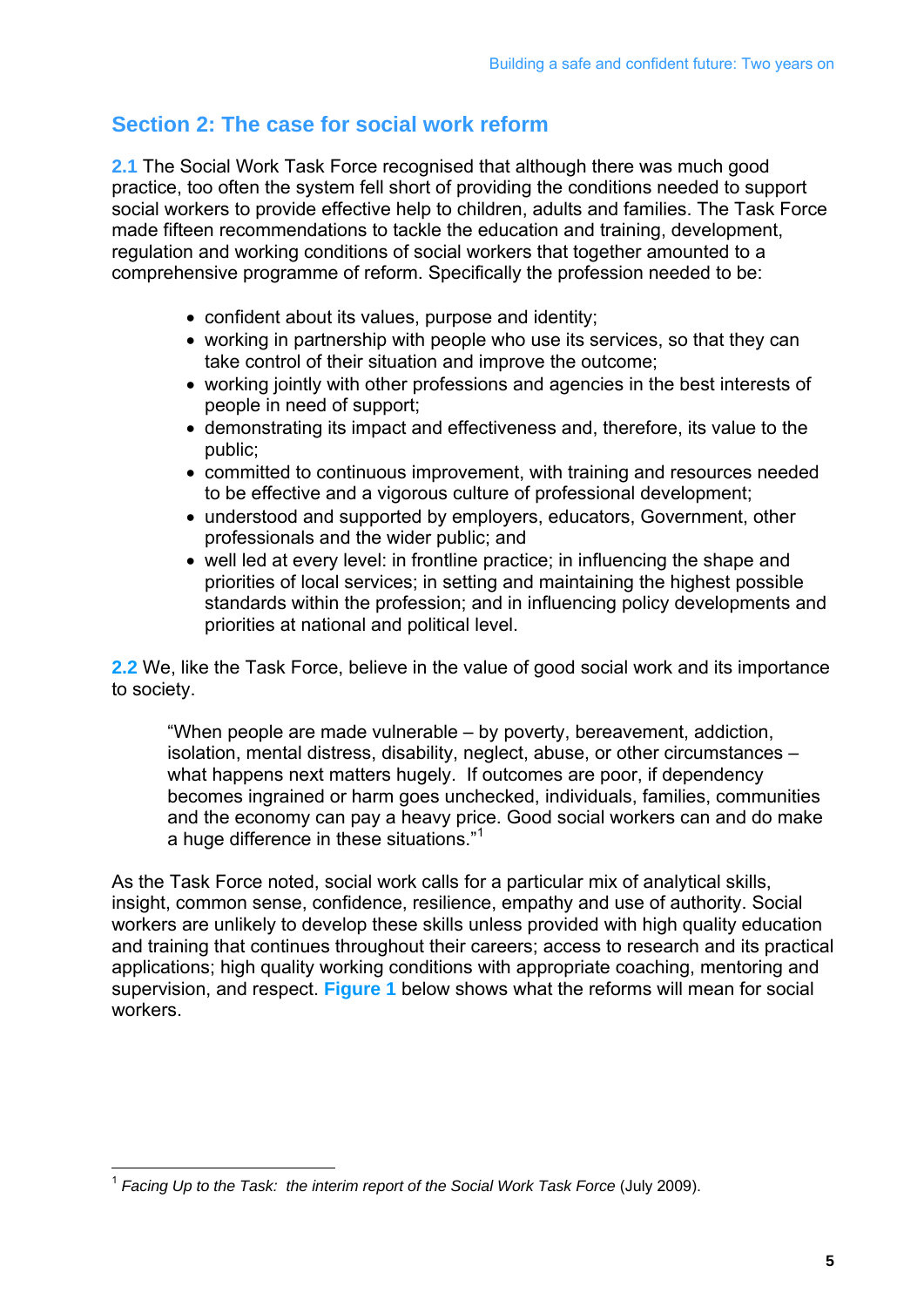

**Figure 1** – What social workers can expect from the reforms and what will be expected of them.

More information about each of the reforms, and their development from the Task Force recommendations, can be found in our One Year On detailed proposals paper, along with the Task Force's specific recommendations at: www.education.gov.uk/swrb

**2.4** Our task as the Reform Board was to develop the tools and frameworks that, over time, would achieve better outcomes for those who use social work services through fundamental changes in the ways that social workers were educated, trained and supported. When implemented, social workers will be better equipped and supported to undertake the difficult tasks expected of them and the public will have greater confidence in them.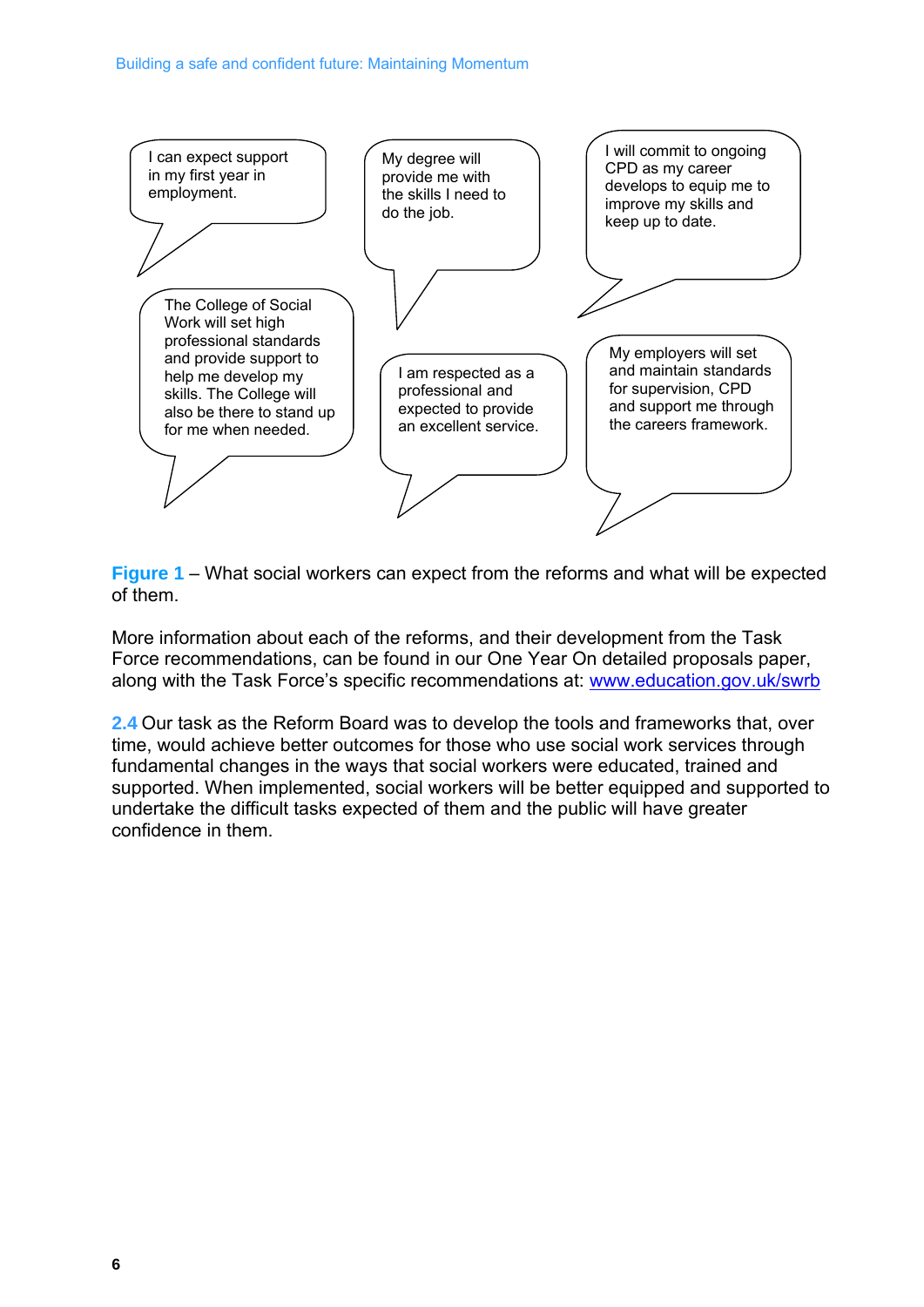# **Section 3: The wider context of social work reform**

**3.1** The essential findings of the Task Force report in late 2009 remain the same. Social workers continue to have a significant role to play in protecting the children, adults and families they work with and empowering them to make positive changes in their lives. To be effective they need to be carefully selected, well trained and given good support and supervision as they develop their professional skills.

**3.2** Constraints on public spending will continue to affect many services including social work. Local authorities, who employ around two thirds of all social workers, continue to have to make significant savings and very difficult decisions about the priorities and shape of their services. Nonetheless, they recognise the need to continue to invest in their staff through the social work reforms for the benefit of everyone involved in the system. The same is true of the private, voluntary and independent sectors. Our reforms aim to achieve financial savings in the medium and longer term through greater stability in the workforce and greater effectiveness. It may be possible for local authorities to gain efficiencies through wider reforms including the redesign of children's services as recommended by Professor Munro and in the adult sector through the Vision for Adult Social Care, and Think Local, Act Personal, which we refer to again below.

**3.3** From 2012, the funding system for higher education and student support will also change. Government block grants for teaching will in the main be replaced by funding from student contributions. The Government will provide long term loans for both full and part time students to cover the costs of their degrees. The Government is consulting on reforming the social work bursary with the aim of improving the quality of graduates from social work qualifying courses and reducing and controlling expenditure. The organisations represented on the Social Work Reform Board will be responding to the consultation individually and you can find more information about the consultation on the Department of Health website. The College of Social Work will work with the administrators of the Social Work Education Grant to improve practice placements for social work students.

# **A Sector Led approach**

**3.4** The Board started its work under the previous Government but has been vigorously supported by the current administration with Ministers in the Department of Health, the Department for Education and the Department for Business, Innovation and Skills being particularly supportive. The Board's objectives fit well with the current Government's aim to put trust in professionals to do the job they trained to do and take pride in doing.

**3.5** The Reform Board's objectives and products are also being taken into account by the sector led improvement programmes that are being rolled out across Councils'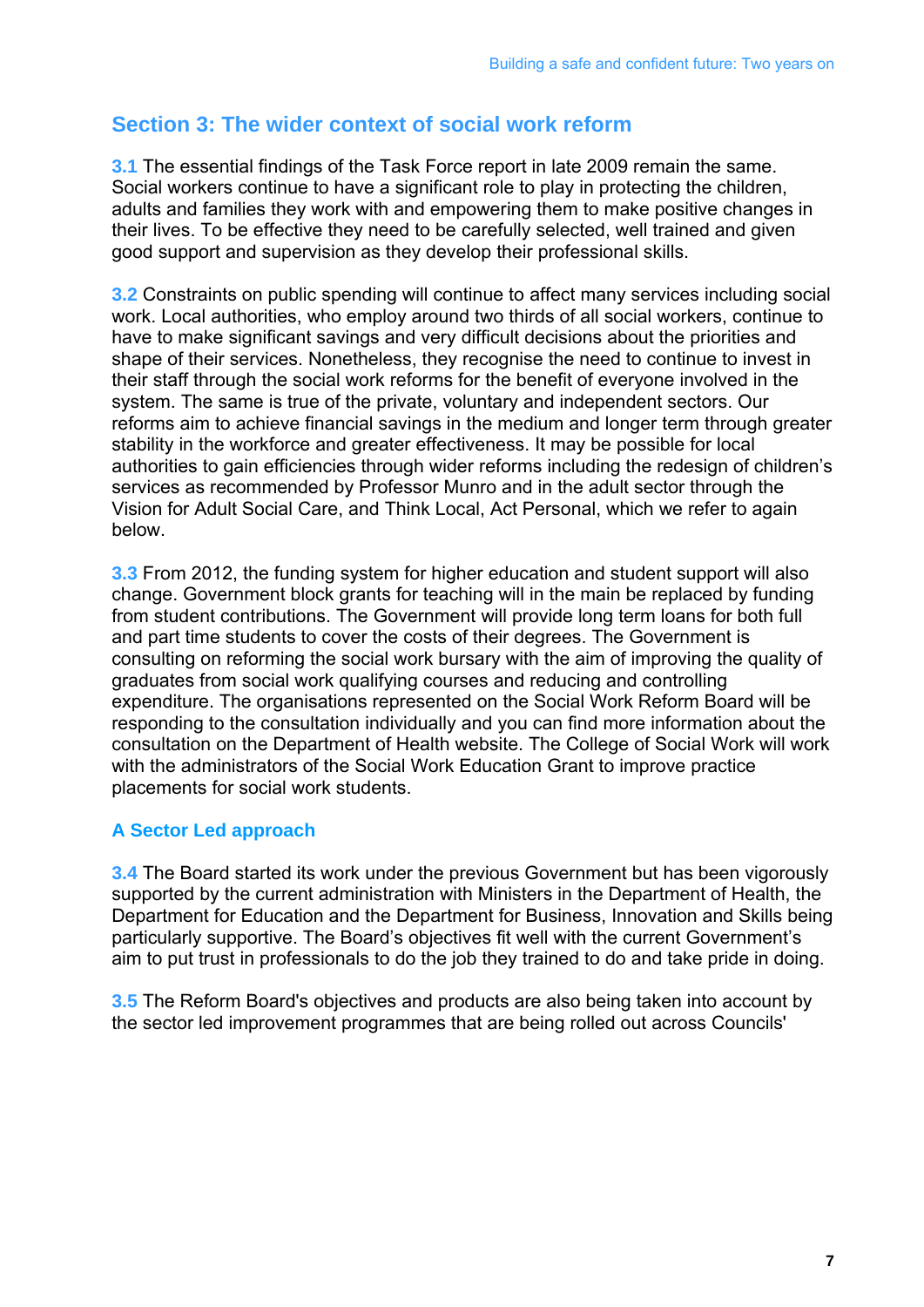children's and adults' services (known as "Towards Excellence For Children" and "Towards Excellence in Adult Social Care" respectively<sup>2</sup>). The Reform Board itself, the Boards that oversee the sector led programmes and other key stakeholders, such as The College of Social Work, are working together to identify the opportunities for driving further the implementation of social work reforms through an integrated and coordinated sector led approach.

 source of such confidence. **3.6** The sector led programmes have arisen in the context of a reduction in the prescription from central Government through reducing central bureaucracy and ensuring proportionate regulation. They provide a clear opportunity for driving selfsustaining reform in the future. It is absolutely vital that children, families and adults, employers and managers of social workers have confidence in the skills and abilities of social workers and central prescription can no longer be the primary, let alone sole,

**3.7** The social work profession is beginning to establish a voice for itself and work with employers to create the conditions social workers need to give their best. Employers will always seek to recruit and retain the very best individuals to deliver a high quality service. The Professional Capabilities Framework, improved professional development opportunities and our Standards for Employers help employers and managers understand how to get the best from their social workers. They also provide a shared understanding of the expectations of a social worker's capabilities at different career stages. The same shared understanding also applies to the support social workers can expect from their employers. **Figure 2** below shows what the sector can expect from the reforms and also what the reforms expect from them.

| Local partnerships of<br>Employers and HEIs have a<br>responsibility to work<br>together to ensure social<br>work education is fit for<br>purpose and professional<br>development is available. | Individual employers and<br>principal social workers have a<br>responsibility to ensure social<br>workers have the right working<br>environment to support effective<br>practice.      |  |
|-------------------------------------------------------------------------------------------------------------------------------------------------------------------------------------------------|----------------------------------------------------------------------------------------------------------------------------------------------------------------------------------------|--|
| The Children's and Adults'<br><b>Improvement Boards needs</b><br>to ensure that social work<br>reform is central to its<br>improvement programme.                                               | The College of Social Work and<br><b>Chief Social Worker have a</b><br>responsibility to promote<br>improved professional standards<br>with partners and individual<br>social workers. |  |

**Figure 2** – What the reforms mean for the sector.

 $\overline{a}$ 

 $2$  The Children's Improvement Board (CIB) is driving the sector led improvement programme "Towards Excellence For Children" and is a partnership between the Association of Directors of Children's Services (ADCS), the Local Government Association (LGA) and the Society of Local Authority Chief Executives and Senior Managers (SOLACE). The CIB receives funding from the Department for Education to roll out its programme. The Adult Improvement Board is driving the sector led improvement programme "Towards Excellence in Adult Social Care" and is a partnership between the Association of Directors of Adult Social Services (ADASS) the Local Government Association (LGA) and the Society of Local Authority Chief Executives and Senior Managers (SOLACE).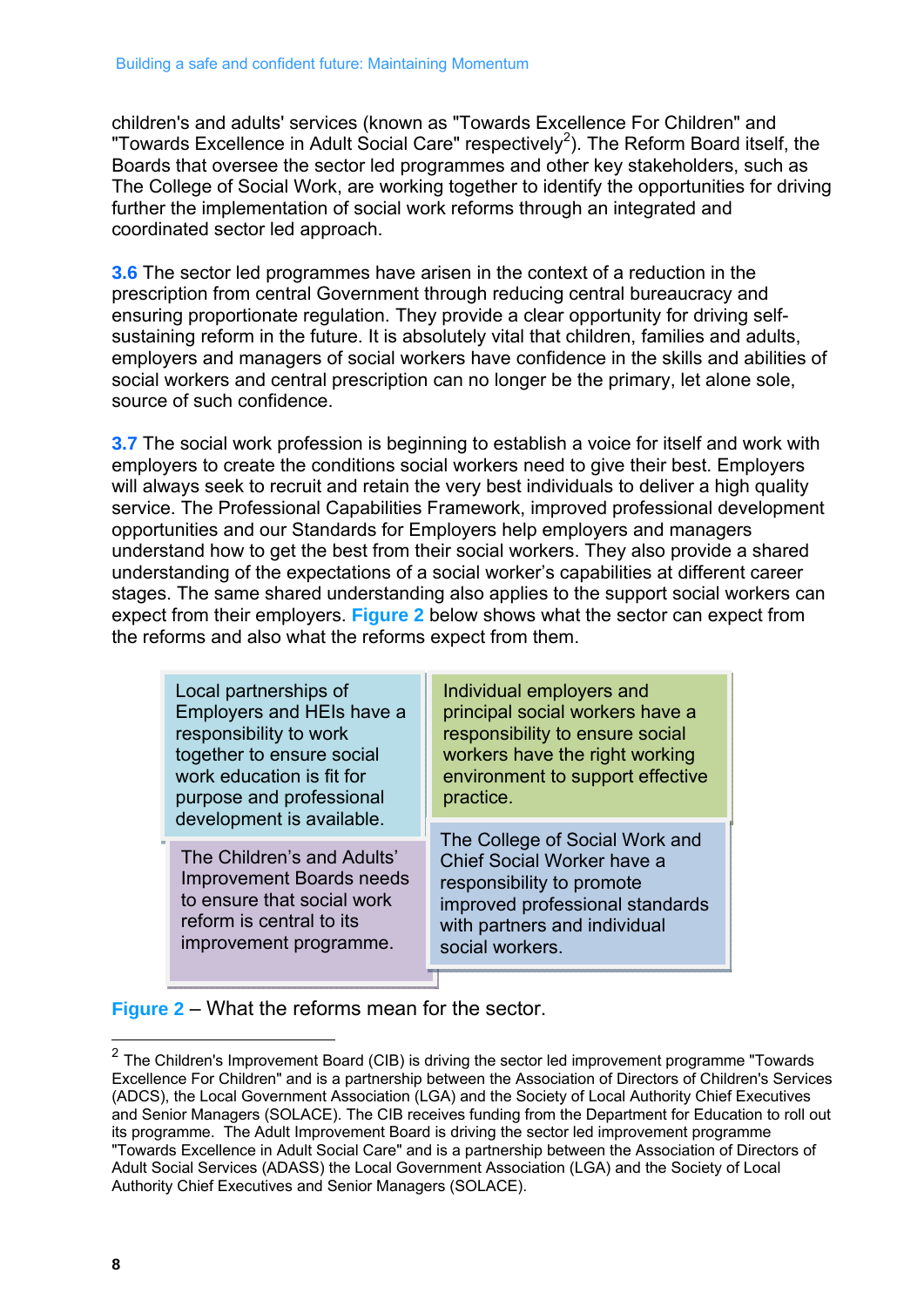#### **Wider context of social work reforms: Adults**

**3.8** In 2010 the Government published the Vision for Adult Social Care which recognised the need to develop the confidence and competence of the profession. It also agreed to implement the recommendations of the Social Work Task Force, including the creation of a new College of Social Work. It recognised the changing role of social workers with an emphasis on personalisation and integration, and the increasing role of social workers in community development, supporting individuals and community groups to provide more care and support locally.

**3.9** In 2010, 30 organisations representing the Adult Social Care Sector published "Think Local Act Personal" and committed to the need for change to some of the systems, processes, practices and cultures in social care delivery.

**3.10** In 2011 the Law Commission published its review of adult social care law with a series of recommendations which are expected to lead to new legislation later in 2012.

**3.11** These papers together set the foundation for the planned Care and Support White Paper which will be published shortly and will create a new context for social work practice with adults in the future. This will place social work firmly at the heart of adult social care. It will recognise the important role of social workers in promoting peoples' independence, providing personalised services, and in upholding their human rights. It will also look at social workers' contribution to the promotion of community development.

**3.12** The move towards integrated delivery with health professionals, including mental health, and the move away from models of care management which emphasised form filling and targets above wider social work skills, creates real opportunities and challenges for social workers. Adults' and children's social work policy will continue to evolve, and this makes it important for social workers to be confident of their professional skills and be appropriately supported through ongoing professional development. It also makes it essential that employers and HEIs continue to work together to ensure that social work education and training properly prepares social workers for the work they are expected to undertake.

#### **The Wider context of social work reform: Children**

**3.13** The Government has commissioned a number of reviews in the last two years on services affecting children and families which will have implications for social work reform. The Munro Review of Child Protection made 15 recommendations that, when taken together, will help reform the child protection system from one which is over bureaucratic to one that keeps its focus on children. Specific recommendations were made to create an environment where social workers would be able to focus on the needs of children, young people and families. Professor Munro also recommended that Government establish a new role of Chief Social Worker working across children's and adult's services. The Family Justice Board will be taking forward the recommendations of the Family Justice Review to reform the system to help strengthen parenting, reduce the time it takes cases to progress through the courts, and simplify the family justice system. The Department for Education recently published its Action Plan for Adoption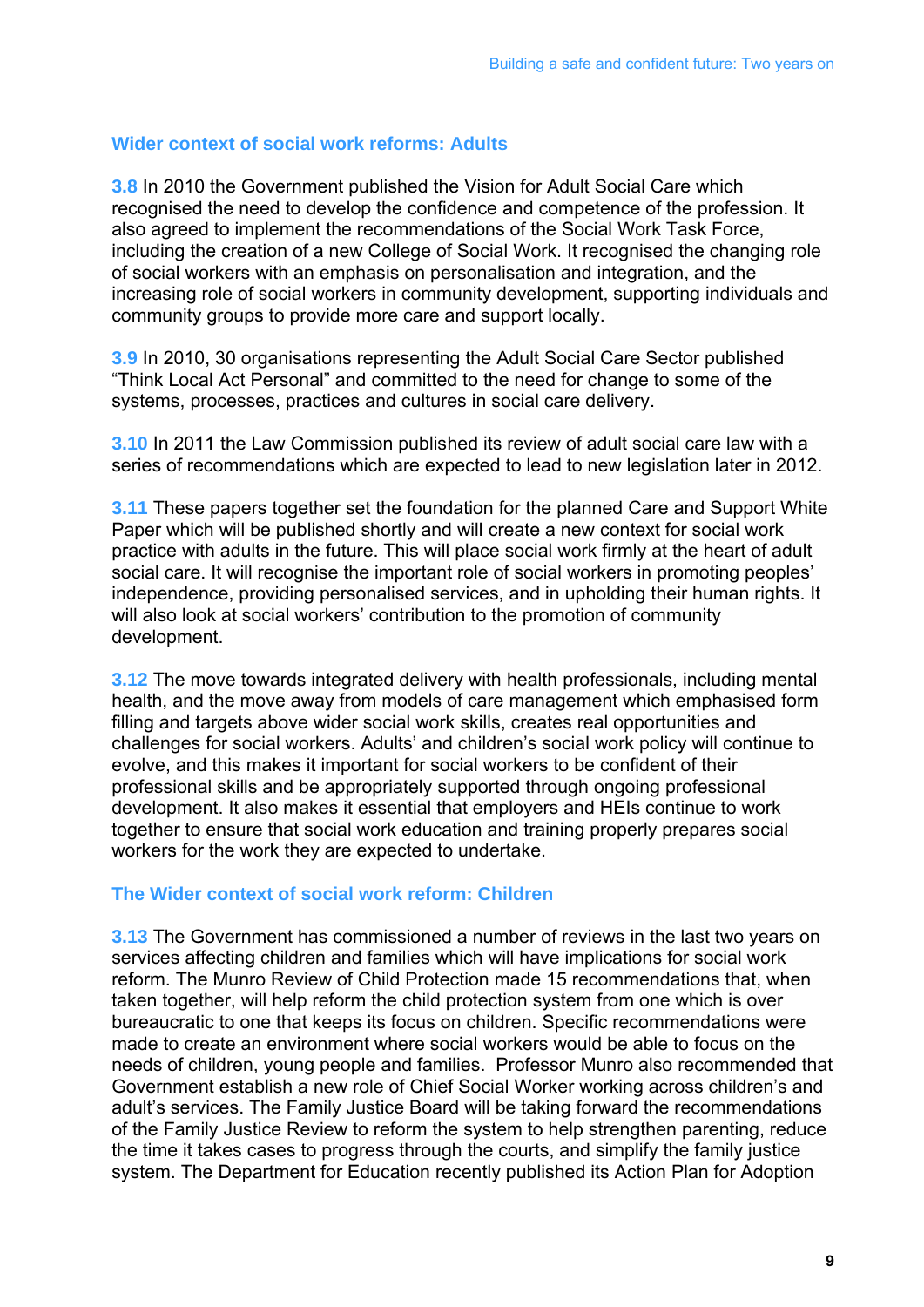to speed up the adoption system in England and create a more effective and userfriendly adoption system, a system which is truly fit for purpose.

**3.14** Professor Munro has recently published her update on the Government's progress on her recommendations. A copy of that report can be found at: www.education.gov.uk/childrenandyoungpeople/healthandwellbeing/safeguardingchildr en/a00209245/munro-progress and other information on the Munro Review of Child Protection is available at www.education.gov.uk/munroreview/

**3.15** Professor Munro's recommendations fit well with the work of the Social Work Reform Board. The work of the Board is designed to ensure that professionals have the skills and knowledge to allow the system to be more judgement based. Professor Munro called for the Professional Capabilities Framework, developed by the Reform Board, to develop specialist pathways for those working in child and family social work. She set out in her final report specific examples of how capability statements under the core framework for those working in child and family social work could be expressed. For example, under the domain for 'Knowledge' – "knowledge of child development and attachment and how to use this knowledge to assess a child's current development state". We hope that The College will consider whether, over time, specialist learning within the generic degree and pathways at post qualifying level for those working in child and family social work could be developed and that these might also be extended to other areas, including adult specialist areas. The College has already indicated that over time it will develop specific guidance on how capabilities should be expressed and evidenced for those working in specialist areas.

**3.16** The national level social work workforce data Professor Munro recommended (vacancy rate, turnover rate, absence/sickness rate and percentage of posts filled by agency workers) will inform the supply and demand model, held by the Centre for Workforce Intelligence, which will in turn provide a local and national picture of social work capacity and workforce stability. Together these two things can be early indicators of factors that might affect the overall quality of service provision.

# **Wider context of system change**

**3.17** It is likely in the future that we will see the development of a wider diversity of providers of social work services, which will increase the need for strong professional accountability.

**3.18** The Government has committed to having a Chief Social Worker in place by the end of 2012, as recommended by Professor Munro and recruitment is under way. The Chief Social Worker will advise Government on social work practice and the effectiveness of help being provided to children, families and adults. He/she will also promote the values and standards of professional practice with the public and the profession, and help to promote the improvement agenda.

**3.19** We expect that each local authority will designate a Principal Child and Family Social Worker as recommended by the Munro review, and supported by the College of Social Work. These roles will play a key part in refocusing child and family social work. The Department of Health is also keen to explore the applicability of this model in adult services. We hope that these two groups of professionals would work together.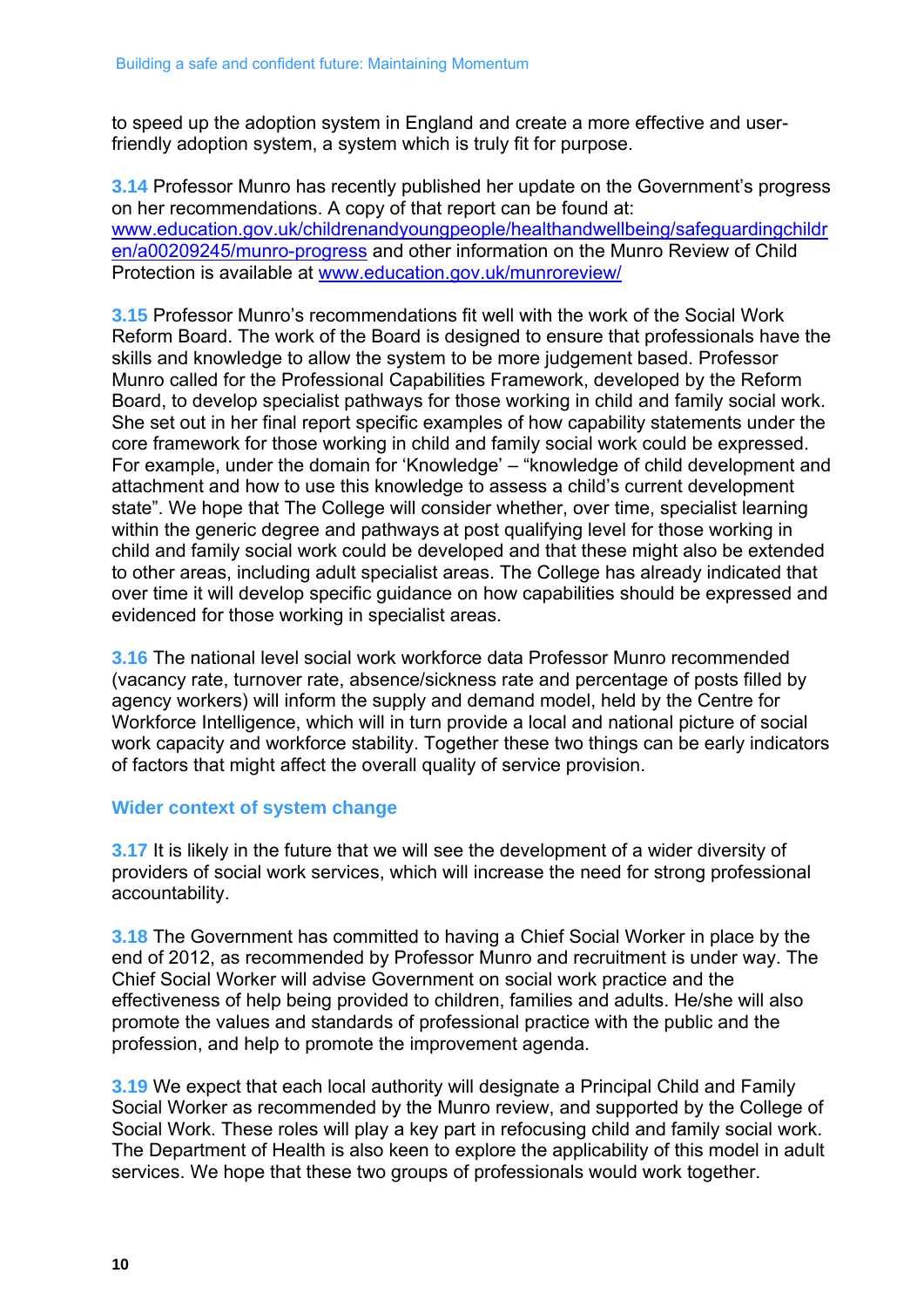**3.20** We hope the Chief Social Worker will work with Principal Social Workers and with The College of Social Work to take forward reform. We also recommend that the Chief Social Worker give thought to maintaining a strategic overview of social work through a stakeholder group. Such a group can build on the sector wide collaborative approach of the Reform Board.

**3.21** Organisations that influence and support the delivery of social work are also changing. Some have ceased to exist, while The College of Social Work, which will play an important leadership role for the profession, has been launched. The Children's Workforce Development Council has closed with its key work transferring to either the Teaching Agency (for Early Years, Educational Psychology and Standards and Qualifications) or the Department for Education (Sector Leadership and Social Work). From 01 August 2012, the Health Professions Council (soon to be renamed the Health and Care Professions Council) will take over responsibility for the regulation of social workers in England from the General Social Care Council (GSCC).

**3.22** As the Government and the sector works through how to take forward the recommendations from the Care and Support White Paper, Family Justice Review and Action Plan for Adoption there are likely to be further implications for social work. We hope that the lessons we have learned in the development of our reforms will underpin the Government's thinking.

**3.23** The recent BBC documentary following social workers in Bristol in their day-to-day activities is the sort of media coverage that we would expect The College of Social Work will also encourage and support, as part of improving the public understanding of social work. We are pleased to see the "Fact files" that they recently published as introductions to different aspects of social work, aimed specifically at journalists. The "Fact files" are available from The College website at: www.collegeofsocialwork.org/media-centre/fact-files/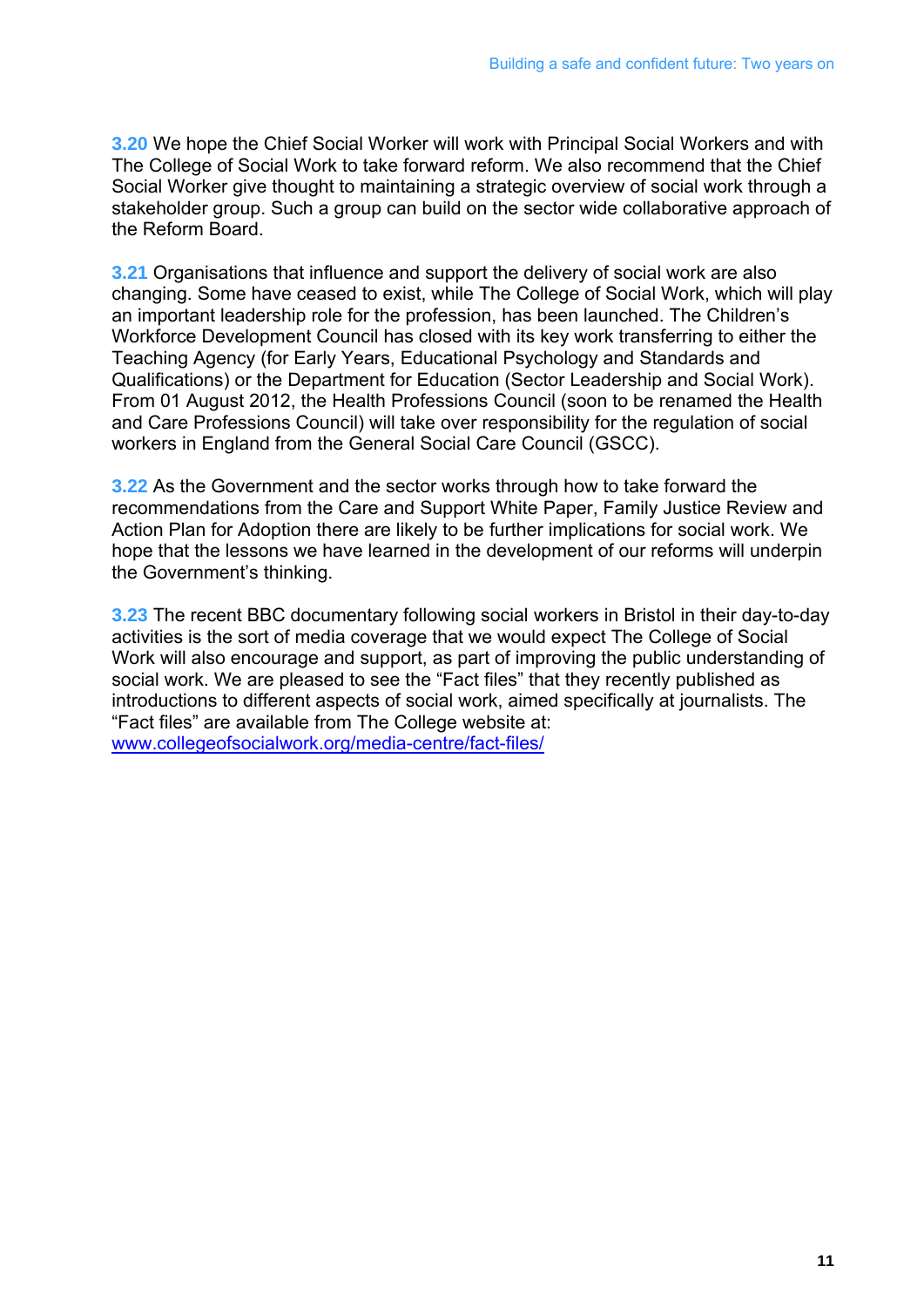# **Section 4: Reforms in action**

**4.1** In December 2010, our One Year On report set out the nine tools and frameworks which the Board had developed to support the implementation of the Task Force's recommendations. Detailed information on each of the tools and frameworks covering what each one is, how it was developed, how it might be used by social workers and their employers and managers and how it fits with the other reforms are contained within annex B.

**4.2** Over the last few months we have made considerable progress in developing the Assessed and Supported Year in Employment (ASYE). The ASYE has been built on the solid foundations of the preceding Newly Qualified Social Worker (NQSW) programmes. We are not, therefore, starting from scratch but carrying on with the well established principles of appropriate support, supervision and workload management with protected time for learning and development. The ASYE will provide a consistent standard (through the Professional Capabilities Framework, PCF) against which all new social workers' knowledge and capability can be objectively assessed at the end of their first year. Employers will be able to enrol their newly qualified social workers on the ASYE from September 2012. Both the Department for Education and the Department of Health will continue to monitor the development and delivery of the ASYE in its first year.

**4.3** The College of Social Work will issue a certificate to social workers who successfully complete ASYE and will keep a national record of successful candidates. The College will also undertake quality assurance activity to ensure that the ASYE standards in the PCF remain fit for purpose. It will also provide feedback where necessary on suggested changes to the ASYE guidance to ensure it is also fit for purpose.

**4.4** The Task Force's original intention had been that the ASYE would be linked to registration, with successful completion leading to a licence to practice. This is not how the scheme will be launched in September. Social Work graduates will continue to be eligible for registration as a social worker at the point they graduate. Registration will not be linked to successful completion of the ASYE. We chose early on in developing ASYE not to pursue the licence to practice because of the complexity of introducing new regulation but this may remain a longer term aspiration for the profession.

**4.5** The ASYE will be available to graduates emerging from the present degree but it will have an even bigger impact for those who graduate from courses based on the new curriculum, which will be brought in from 2013.

**4.6** The Board has also overseen the development of a training package for frontline managers. First line managers are consistently cited as vital to the development and confidence of practitioners. We have been pleased to see that the majority of those who took part in the project reported it as having a positive impact. The package offered individual training of social worker managers and aspirant managers in supervision skills and further funding to local authorities to embed good practice supervision. Early reports from the programme suggest that those participating felt more confident and proactive in their approach to supervision and would place greater emphasis on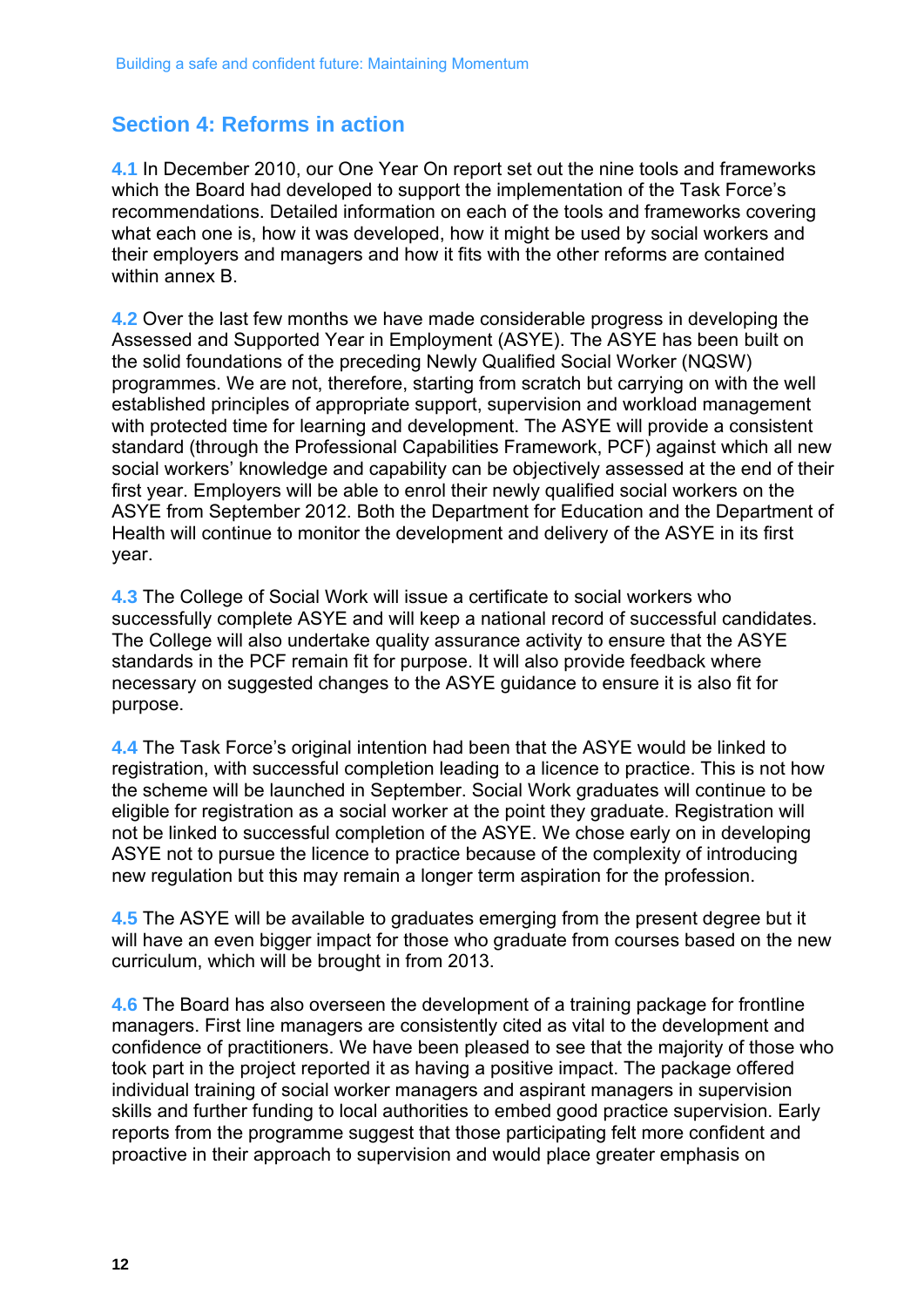reflection during supervision. Those participating also felt the social workers they supervise would feel better listened to and would gain greater confidence

**4.7** We are also very pleased to see that Local Government Employers and the Trade Unions have now published social work job profiles and advice to local government employers on reviewing job evaluation outcomes for social workers. They also continue to support the Task Force's vision for a National Social Work Career Structure. The National Joint Council working group that produced benchmark role profiles has been reconvened to do further work on social work career development and monitor the use of the role profiles. You can find out more information about these on the Local Government Employers website www.lge.gov.uk/lge/core/page.do?pageId=15139572

# **The College of Social Work**

**4.8** At the beginning of this year, The College held its official launch and opened its doors to those wishing to become members. On 01 April, The College became fully independent from SCIE and is now a separate organisation. The College has been represented at the Reform Board throughout its development and continues to be represented as an independent organisation. The College has a key role in continuing to develop the reforms, working with the sector and in time the Chief Social Worker, to realise and embed the reforms. It has taken ownership of the Professional Capabilities Framework and the new approach to Continuing Professional Development, contributing to more than 100 conferences and events since January to promote these tools to employers and frontline social workers. It is helping to build partnerships between employers, universities and service users to maximise the impact of the reforms.

**4.9** The College has had a difficult start and will face many challenges, one of which is to ensure that sufficient numbers of social workers join and participate in it. It is making good progress, having recruited nearly 10,000 prospective members. Since the start of April when The College began collecting financial details, well over 1,000 have converted to paying membership and the number continues to rise steadily. The sector must continue to work together to give the profession the single, coherent and loud voice it needs to have to ensure it delivers what the Task Force envisaged and what the profession needs. We are extremely grateful to everyone who has worked to set up the College and to those who continue to play a part in its development to become fully operational.

# **The reforms together**

**4.10** None of the reforms are meant to work in isolation. The Professional Capabilities Framework (PCF) provides the core of the reforms with self and employer-led development using the PCF at different points of a social worker's career. **Figure 3**  below shows how the PCF and other tools and frameworks fit together throughout a social worker's career to illustrate the whole system approach of these reforms.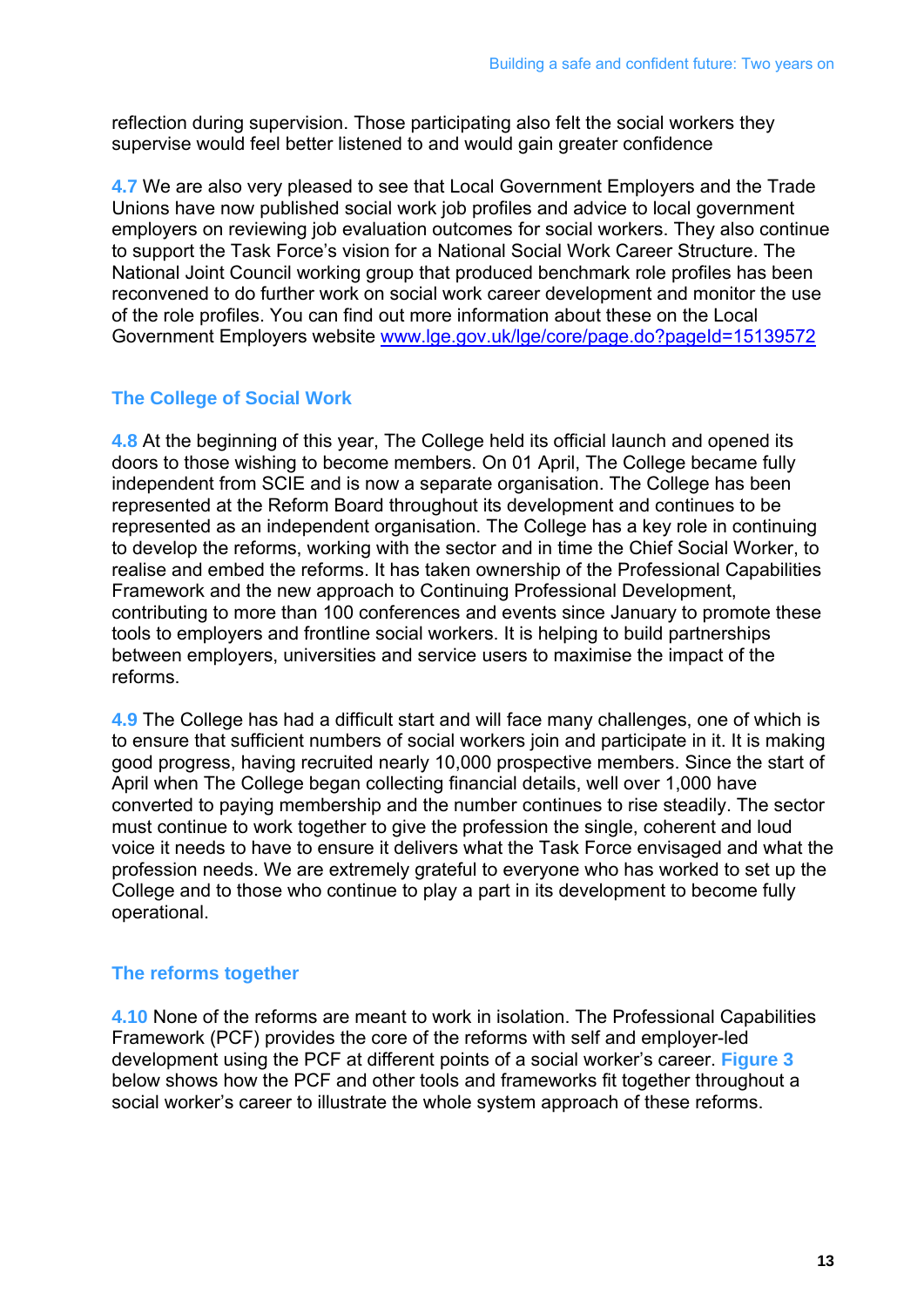

**Figure 3** - How the reforms developed by the Social Work Reform Board fit together along the social worker journey.

**4.11** The reforms to the social work degree will influence the way that social work students are selected, educated and prepared for joining the profession. The partnership principles between higher education and employers improve the quality and provision of practice placements and contribute to subsequent learning opportunities. The Standards for Employers and Supervision Framework sets out clearly the support and opportunities that employers and managers should offer social workers throughout their careers so that they can meet the expectations of them expressed in the overarching PCF. This includes access to continuing professional development in a range of forms, part of which takes place through regular and appropriate supervision.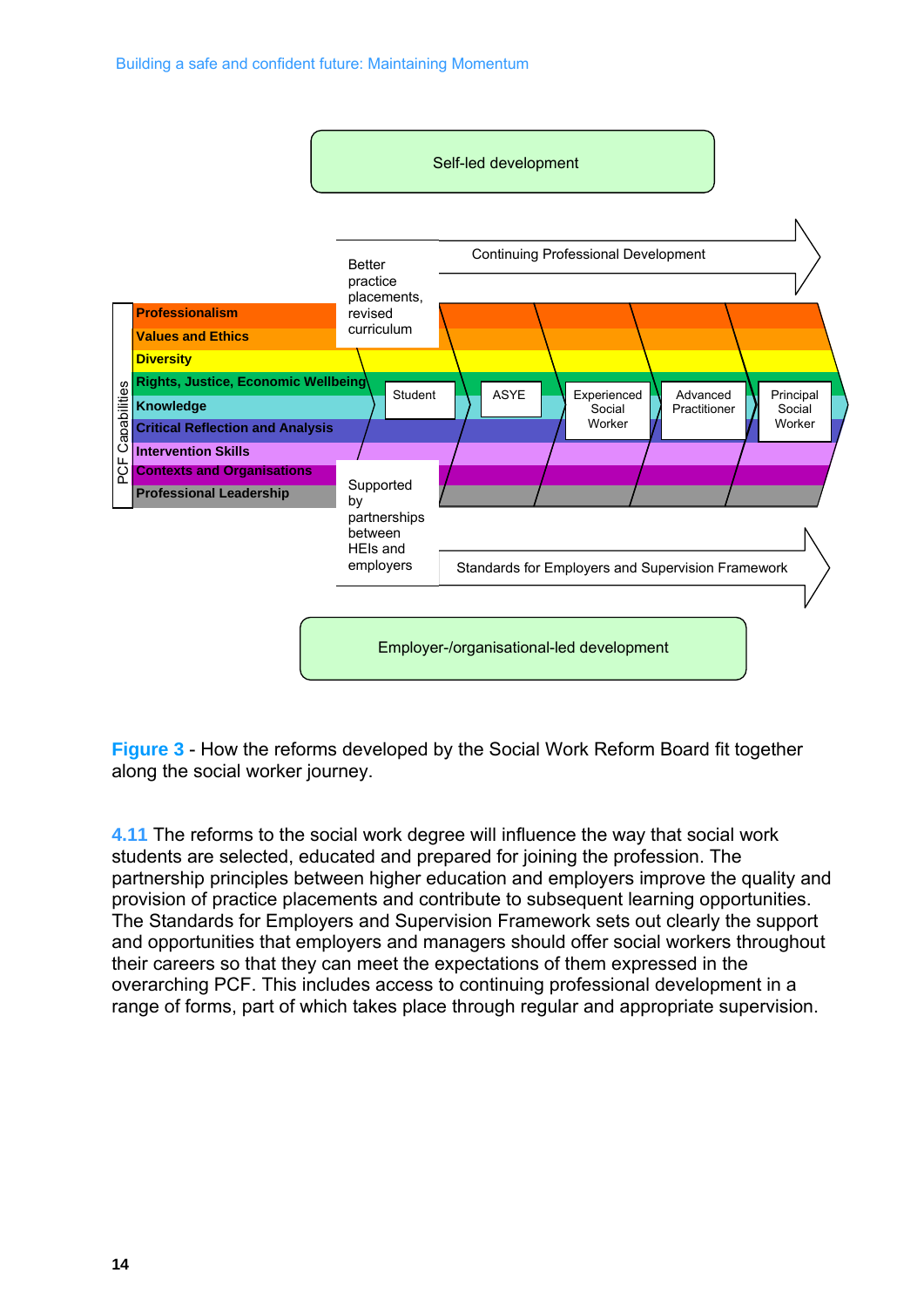#### **What can you do now?**

If you are a social worker, or you work in an organisation that employs, trains or educates social workers, some or all of the reforms will affect you. People from all parts of the social work sector were involved in the development and testing the tools and frameworks produced to improve the quality of social work. Now it is time to put them in to practice.

#### **You can:**

**Find out** more about each of the reforms. The main source of information for the tools and frameworks is now on websites of the new stewards:

For information on the education standards, the Professional Capabilities Framework, Partnership Principles and Continuous Professional Development go to www.collegeofsocialwork.org/ The College also offer workplace presentations and you should contact them directly for further information.

For information on the Standards for Employers and Supervision Framework go to www.local.gov.uk/home

For information on the Supply and Demand model go to the Centre for Workforce Intelligence at www.cfwi.org.uk

Although still held by the Department of Health and the Department for Education, you can find information on the ASYE on the Skills for Care website at www.skillsforcare.org.uk/asye/

There are also a number of historical papers on our website, which you can access at www.education.gov.uk/swrb Our website will remain on the Department for Education's website until a point where key documents can be archived or transferred to other suitable websites.

**Think about** how the reforms would work in practice in your area or organisation. Use the self assessment check lists on what the reforms mean for social workers and the sector included in Annexes C and D to see how ready you are, as an employer, manager or social worker, for social work reform.

**Get involved** - try the tools and frameworks in your area to see how you can embed and develop the reforms locally.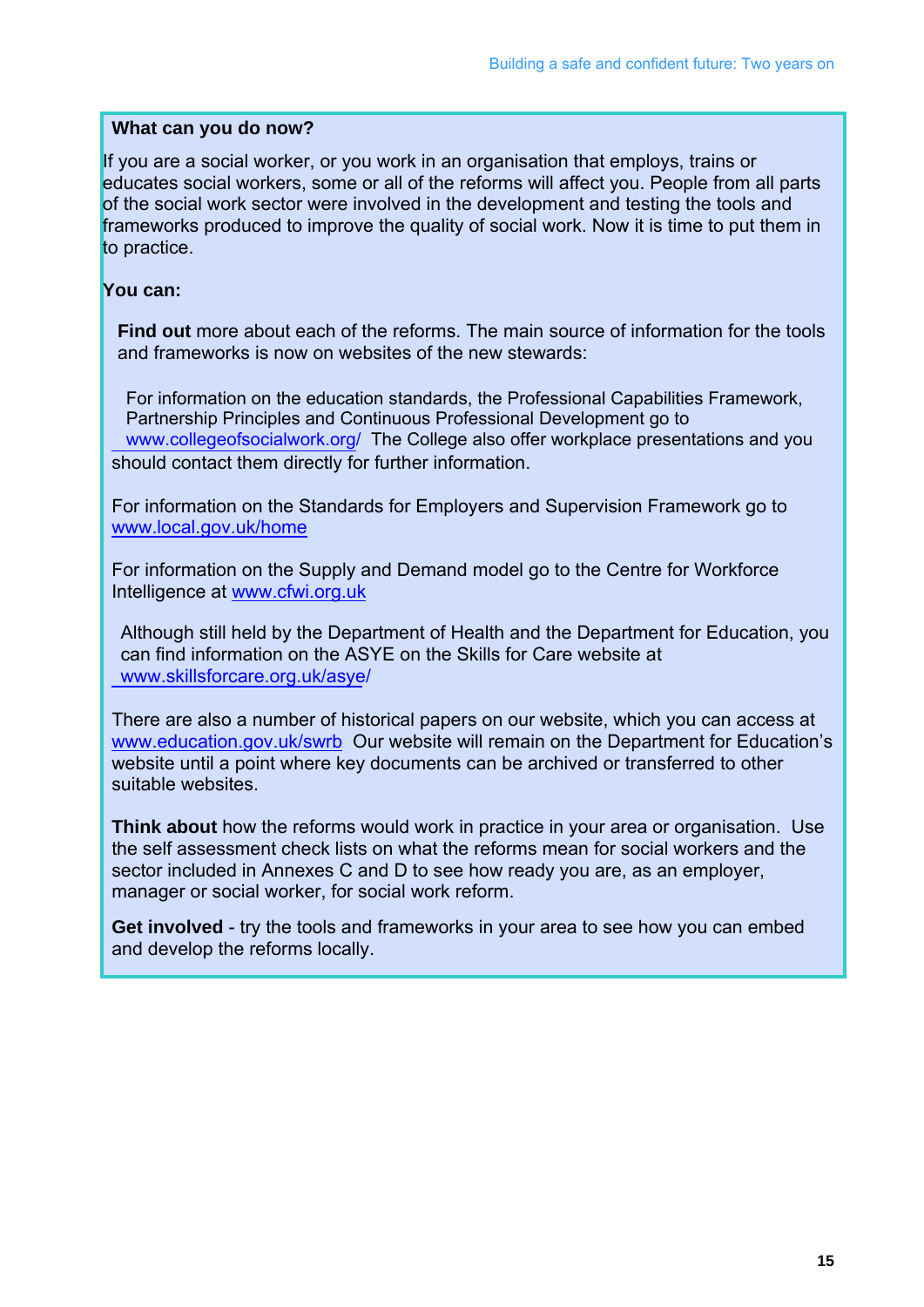# **Feedback on the progress of the reforms**

**4.12** We asked members of the Board for their thoughts on how the reforms have had

an impact already in their areas and these were some of the answers we got.<br>
What has been achieved in the first stage of social work reform is to put building blocks for the long-term viability of the social work profession in place, like The College of Social Work. The importance of these building blocks cannot be underestimated during tough times. A focus on the whole of the social work workforce restoring some balance for adult social work. We are using the PCF in mapping our baseline expectations of social workers and managers, our menu of development and training opportunities to practitioners and managers and in informing our leadership and management development strategy.<br>
We have asked managers to invite their staff to self assess their capability in accordance with the PCF and for the managers to do the same. We intend to obtain a baseline of the skills within the workforce to inform the re-design of our service. The developments of the new qualifying curriculum, recruitment and those relating to social work education have The Standards for Employers and supervision Framework has contributed to the drive towards sector-led improvement by providing a flexible selfassessment and development tool. been lucid, direct and well targeted.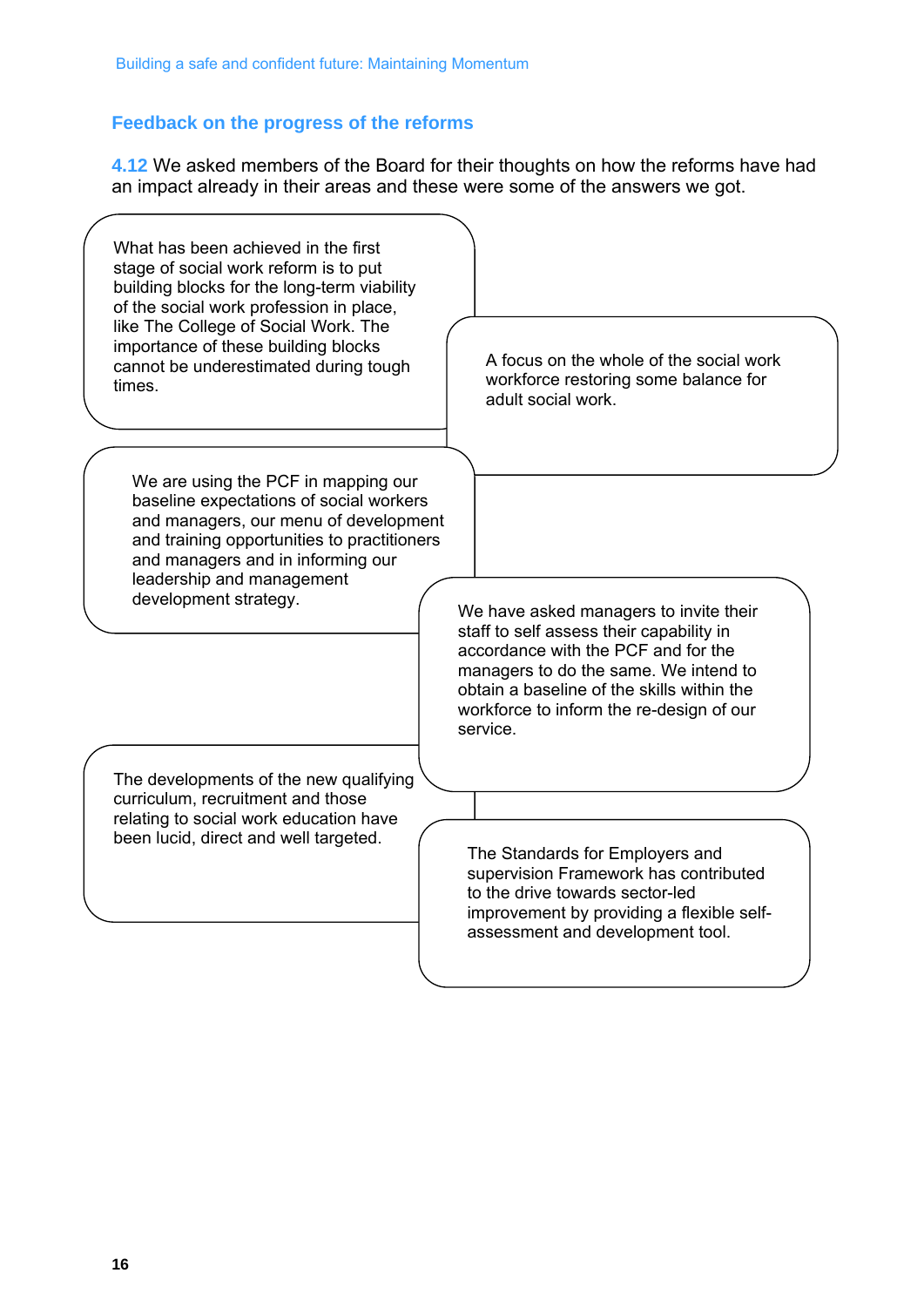#### **Employers Standards and Supervision case study**

The West Midlands agreed to implement the standards for employers and supervision framework. Improvement and Efficiency West Midlands (IEWM) took responsibility for leading and coordinating this work through the Children's Programme, which runs through the Association of Directors of Children's Services.

#### **What they have done so far?**

They engaged local authorities in the Reform Board activity through targeted communications, starting with Chief Executives. This ensured buy in at all levels and strategic ownership of our implementation. From there they invited local authorities to participate in a working group; initially five signed up to attend but numbers grew and by the end 12 authorities out of 14 had participated in some form.

IEWM ran two meetings of the working group, developed a template for self assessment and ran a workshop looking in detail at the Standards for Employers. Participants welcomed the opportunity to work together on the standards and to share information about what they were doing to meet each standard, and what areas were proving challenging to address and evidence. As IEWM works across both Adults and Children's Services they were able to extend the offer across both service areas, and a number of Councils could confirm they were working across the full spectrum.

IEWM provided support and challenge to authorities' approaches to ensure that implementation plans were robust.

#### **What have been the benefits so far?**

There was greater collective knowledge across the region resulting from crossfertilisation of experiences in individual authorities. The regional approach also achieved cost savings by reducing the time individual Councils took to fully understand and implement the Standards.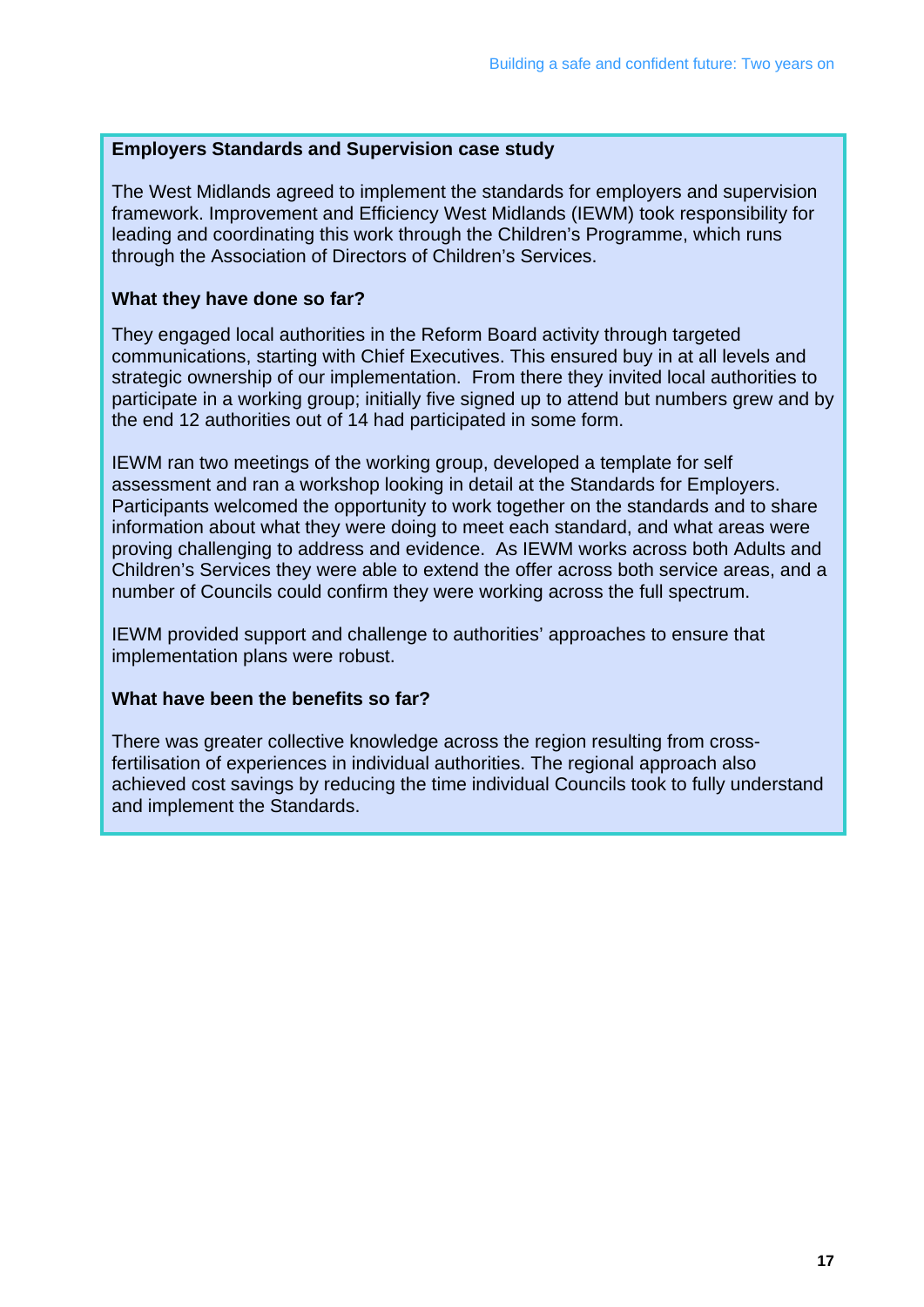# **Section 5: Next steps for our Social Work reforms**

**5.1** The Reform Board has handed over the tools and frameworks it has developed to others who are now responsible for maintaining the momentum on delivery, with the exception of the Assessed and Supported Year in Employment. The table below provides a quick overview of next steps in development and/or delivery for each of the tools and frameworks.

| <b>Reform</b>                                                                          | <b>Held by</b>                         | <b>Next steps</b>                                                                                                                                                                                                                                                                                                                                                                          |
|----------------------------------------------------------------------------------------|----------------------------------------|--------------------------------------------------------------------------------------------------------------------------------------------------------------------------------------------------------------------------------------------------------------------------------------------------------------------------------------------------------------------------------------------|
| Professional                                                                           | The College of                         | Development is continuing so the PCF covers all levels of social work. It is now                                                                                                                                                                                                                                                                                                           |
| <b>Capabilities</b>                                                                    | Social Work                            | complete from degree entry to the advanced level and is available on The College of                                                                                                                                                                                                                                                                                                        |
| Framework (PCF)                                                                        |                                        | Social Work website. Other work is taking place on developing advice to ensure there<br>is a shared understanding of assessment, how the capabilities may be developed on<br>different specialist areas of practice and to provide guidance on how the PCF can                                                                                                                             |
|                                                                                        |                                        | inform/support the careers structure. A key issue is to communicate to the sector and<br>develop examples for specific groups and stakeholders of how the PCF can be used.                                                                                                                                                                                                                 |
|                                                                                        |                                        | The College has agreed to review the capabilities at the advanced and 'senior' level of<br>the PCF to ensure they reflect the different career pathways available to social<br>workers. The work is planned to be completed by September 2012.                                                                                                                                             |
| <b>Standards for</b><br><b>Employers and</b><br><b>Supervision</b><br><b>Framework</b> | <b>Local Government</b><br>Association | The Standards for Employers and Supervision framework continue to be promoted to<br>social work employers and managers through workshops and events. Work is currently<br>underway to agree a process for evaluating the level of implementation and outcomes<br>generated. Information will be sought from organisations in the voluntary, independent,<br>private and statutory sectors. |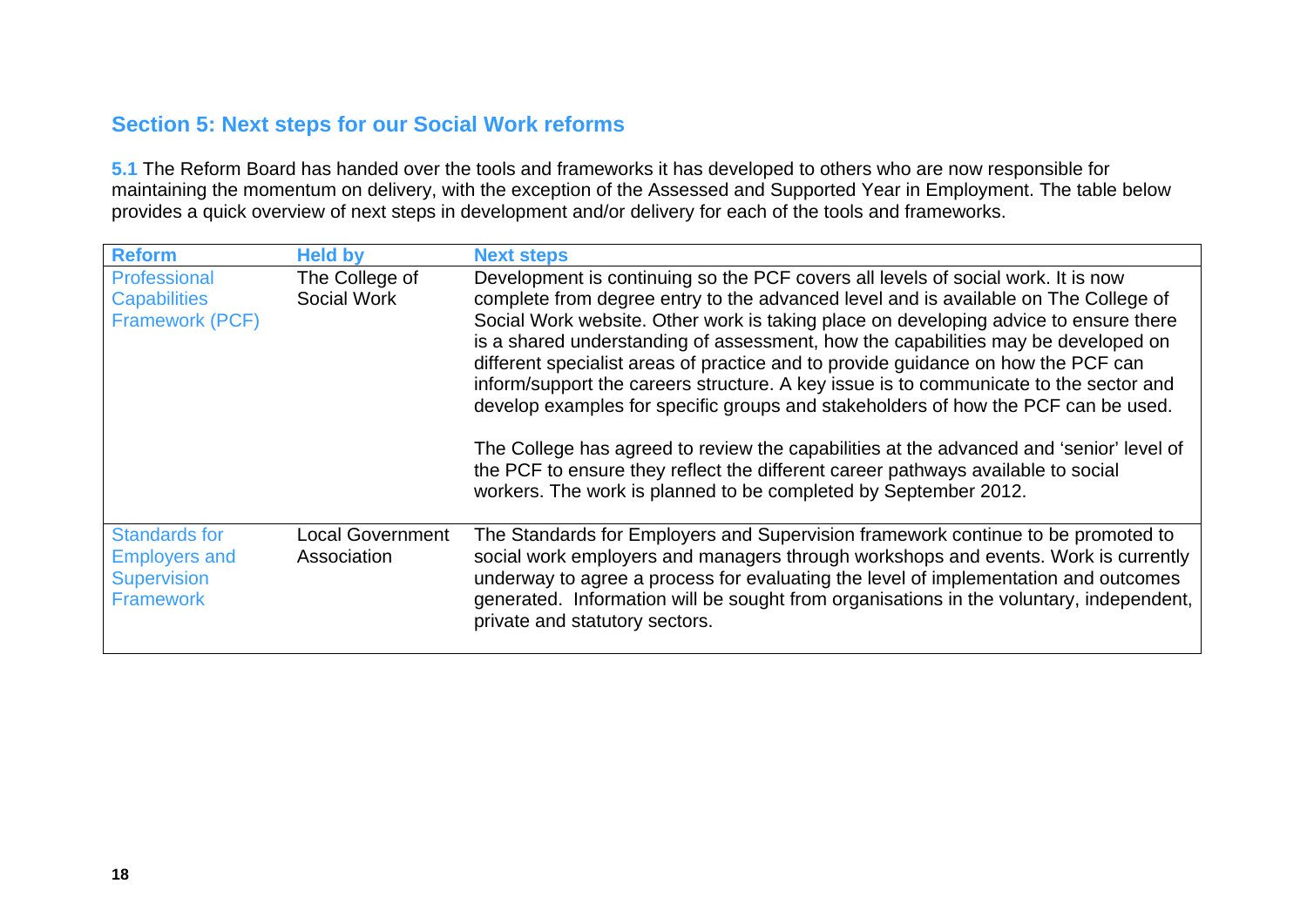| Continuing<br>Professional<br><b>Development (CPD)</b>                                                                                                        | The College of<br>Social Work | The College of Social Work is developing an E-portfolio for members, which enables<br>social workers to plan and record their CPD and its impact, to meet the new mandatory<br>Health and Care Professions Council (soon to be renamed the Health and Care<br>Professions Council) requirements for CPD. The portfolio will allow for action planning<br>based on appraisal and supervision outcomes and may be used as a guide and<br>support during supervision.                                                                                                                                                                                                                                                                                                                                                                                                              |
|---------------------------------------------------------------------------------------------------------------------------------------------------------------|-------------------------------|---------------------------------------------------------------------------------------------------------------------------------------------------------------------------------------------------------------------------------------------------------------------------------------------------------------------------------------------------------------------------------------------------------------------------------------------------------------------------------------------------------------------------------------------------------------------------------------------------------------------------------------------------------------------------------------------------------------------------------------------------------------------------------------------------------------------------------------------------------------------------------|
|                                                                                                                                                               |                               | The College aims to have an endorsement framework for post-qualification learning<br>and development opportunities finalised by summer 2012. The scheme will include<br>Masters awards as well as other flexible learning opportunities leading to higher<br>education credits.                                                                                                                                                                                                                                                                                                                                                                                                                                                                                                                                                                                                 |
|                                                                                                                                                               |                               | Further guidance will be developed on how to link with appraisal and performance<br>management and with corporate systems.                                                                                                                                                                                                                                                                                                                                                                                                                                                                                                                                                                                                                                                                                                                                                      |
| Strengthening the<br>calibre of entrants<br>to social work<br>education and<br>training.<br>New criteria and<br>processes for<br>selection and<br>admissions. | The College of<br>Social Work | Detailed guidance on new criteria and processes for HEIs, potential students and<br>careers staff is now available on The College of Social Work website at<br>www.collegeofsocialwork.org/professional-development/educators/ Guidance for HE<br>admissions tutors and partners on the new arrangements for the selection of students<br>is also available at www.swapbox.ac.uk/1133/ HEIs will be encouraged to implement<br>changes as soon as possible and for the 2013 intake at the latest.<br>Partnerships will ensure involvement of employers, practitioners and service users in<br>selection processes. The College are discussing ways of increasing the further<br>involvement of young people, adults and carers in selecting students, and of<br>addressing some of the identified challenges to participation, including further efforts to<br>resolve payment. |
|                                                                                                                                                               |                               | Through its endorsement scheme, the College will be monitoring the involvement of<br>people who use services and carers in social work education and the<br>recommendations made by the recent SCIE/TCSW document - SCIE Report 54: The<br>involvement of users and carers in social work education: a practice benchmarking<br>study; www.scie.org.uk/publications/reports/report54.asp                                                                                                                                                                                                                                                                                                                                                                                                                                                                                        |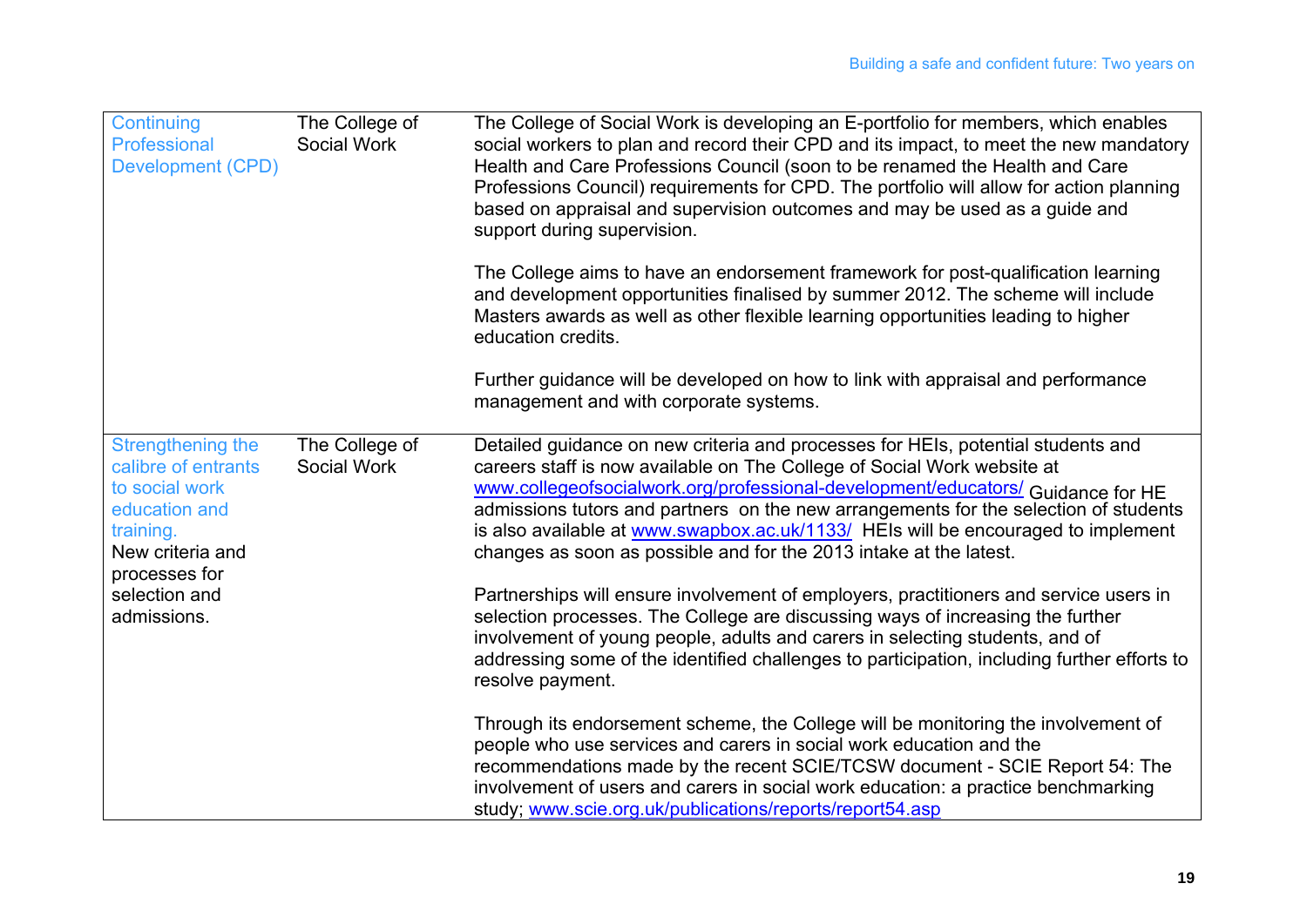| Education -<br>changes to the<br>social work degree.                                                                                                    | The College of<br>Social Work | From 2013, changes to social work degree curricular and practice placements will<br>come in to effect, alongside the changes to practice learning and practice educator<br>standards.                                                                                                                                                                                                                                                                                                                             |
|---------------------------------------------------------------------------------------------------------------------------------------------------------|-------------------------------|-------------------------------------------------------------------------------------------------------------------------------------------------------------------------------------------------------------------------------------------------------------------------------------------------------------------------------------------------------------------------------------------------------------------------------------------------------------------------------------------------------------------|
|                                                                                                                                                         |                               | The College of Social Work has recently published topic guidance on its website to<br>inform curriculum design and delivery and the application of the Professional<br>Capabilities Framework (PCF). This is together with guidance on partnerships between<br>HEIs and employers for qualifying programmes. They will also publish final guidance<br>on curriculum reform and practice learning standards in June 2012. These can be<br>found at www.collegeofsocialwork.org/professional-development/educators/ |
|                                                                                                                                                         |                               | In addition, the Higher Education Academy in collaboration with The College will<br>develop guidance on 'holistic assessment' against the PCF for initial education.                                                                                                                                                                                                                                                                                                                                              |
|                                                                                                                                                         |                               | The Health Professions Council (HPC) (soon to be renamed the Health and Care<br>Professions Council) and The College will develop guidance on for the 'standards of<br>proficiency' for social work should be understood in relation to the PCF at qualifying<br>level.                                                                                                                                                                                                                                           |
|                                                                                                                                                         |                               | The College aims to have an endorsement framework for qualifying programmes<br>piloted and finalised by summer 2013. The scheme will offer endorsement to<br>undergraduate and Masters awards, leading to qualifications alongside HPC approval.                                                                                                                                                                                                                                                                  |
| New arrangements<br>for Practice learning<br><b>Practice Learning</b><br>Guidelines and<br><b>Practice Educator</b><br>Professional<br><b>Standards</b> | The College of<br>Social Work | Final versions of the Practice Educator Standards and associated guidance are<br>currently being completed and will be available on The College website by June 2012.                                                                                                                                                                                                                                                                                                                                             |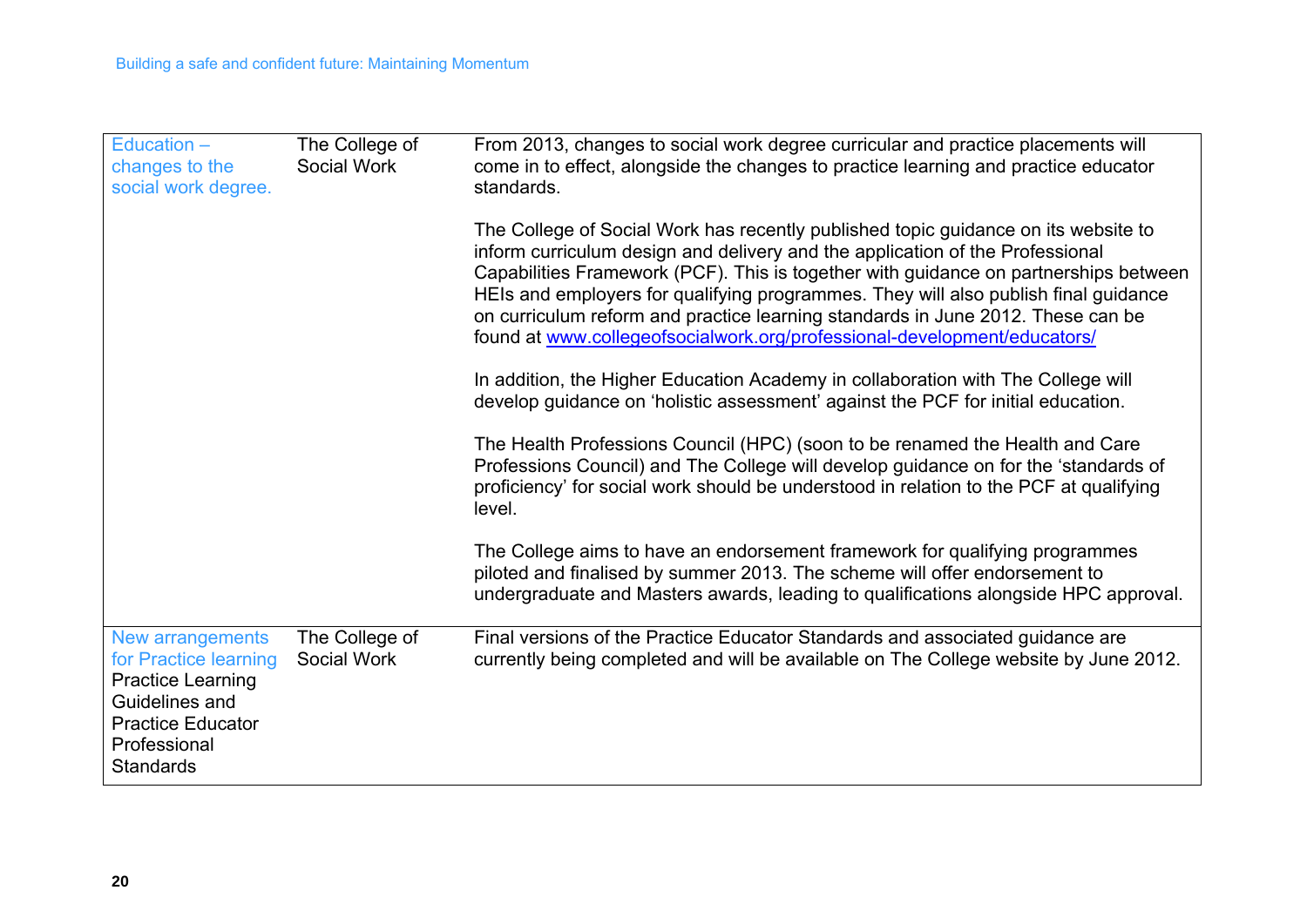| Partnership<br>principles<br>Role of partnerships<br>in design and<br>delivery, including<br>provision of<br>placements. | The College of<br>Social Work                                                            | Resources to support partnerships are being developed. These will include case<br>examples to demonstrate the range of partnership models, providing templates for<br>written agreements and checklists of activities that may help partnerships deliver the<br>expected outcomes. These will be available on The College of Social Work website<br>when ready.                                                                                                                                                      |
|--------------------------------------------------------------------------------------------------------------------------|------------------------------------------------------------------------------------------|----------------------------------------------------------------------------------------------------------------------------------------------------------------------------------------------------------------------------------------------------------------------------------------------------------------------------------------------------------------------------------------------------------------------------------------------------------------------------------------------------------------------|
| <b>Assessed and</b><br><b>Supported Year in</b><br><b>Employment</b>                                                     | Remains with<br>Department for<br><b>Education and</b><br>Department of<br><b>Health</b> | From September 2012 all employers will be able to offer their newly qualified social<br>workers the Assessed and Supported Year in Employment. For further information go<br>to the Skills for Care website at www.skillsforcare.org.uk/asye/<br>The scheme will be monitored and refined during the first year to ensure it meets the<br>needs of both newly qualified social workers and their employers and managers. Links<br>to the Employer Standards and the Professional Capabilities Framework will also be |
|                                                                                                                          |                                                                                          | regularly reviewed.<br>Development of assessment and quality assurance processes by the ASYE project<br>team and The College will ensure that employers, assessors and graduates<br>themselves are aware of the standards expected to achieve certification.                                                                                                                                                                                                                                                         |
| <b>Careers Framework</b>                                                                                                 | <b>Local Government</b><br>Association                                                   | The Careers Framework is owned by the Local Government Association alongside the<br>standards and supervision framework. Guidance will be developed that makes the links<br>for social work professionals and employers to the other reforms and on how the<br>framework can be used. A copy of the Careers Framework is given in Annex E.                                                                                                                                                                           |
| <b>Supply and</b><br><b>Demand model</b>                                                                                 | Centre for<br>Workforce<br>Intelligence                                                  | The Centre for Workforce Intelligence will continue to encourage more employers and<br>partnerships to use the social work Supply and Demand model, gathering feedback<br>from the users and updating the model as appropriate. Further information is available<br>on the CfWI website www.cfwi.org.uk                                                                                                                                                                                                              |
|                                                                                                                          |                                                                                          | They will ensure that appropriate systems are put into place to collect the relevant data<br>to feed into the model at a national and regional level.                                                                                                                                                                                                                                                                                                                                                                |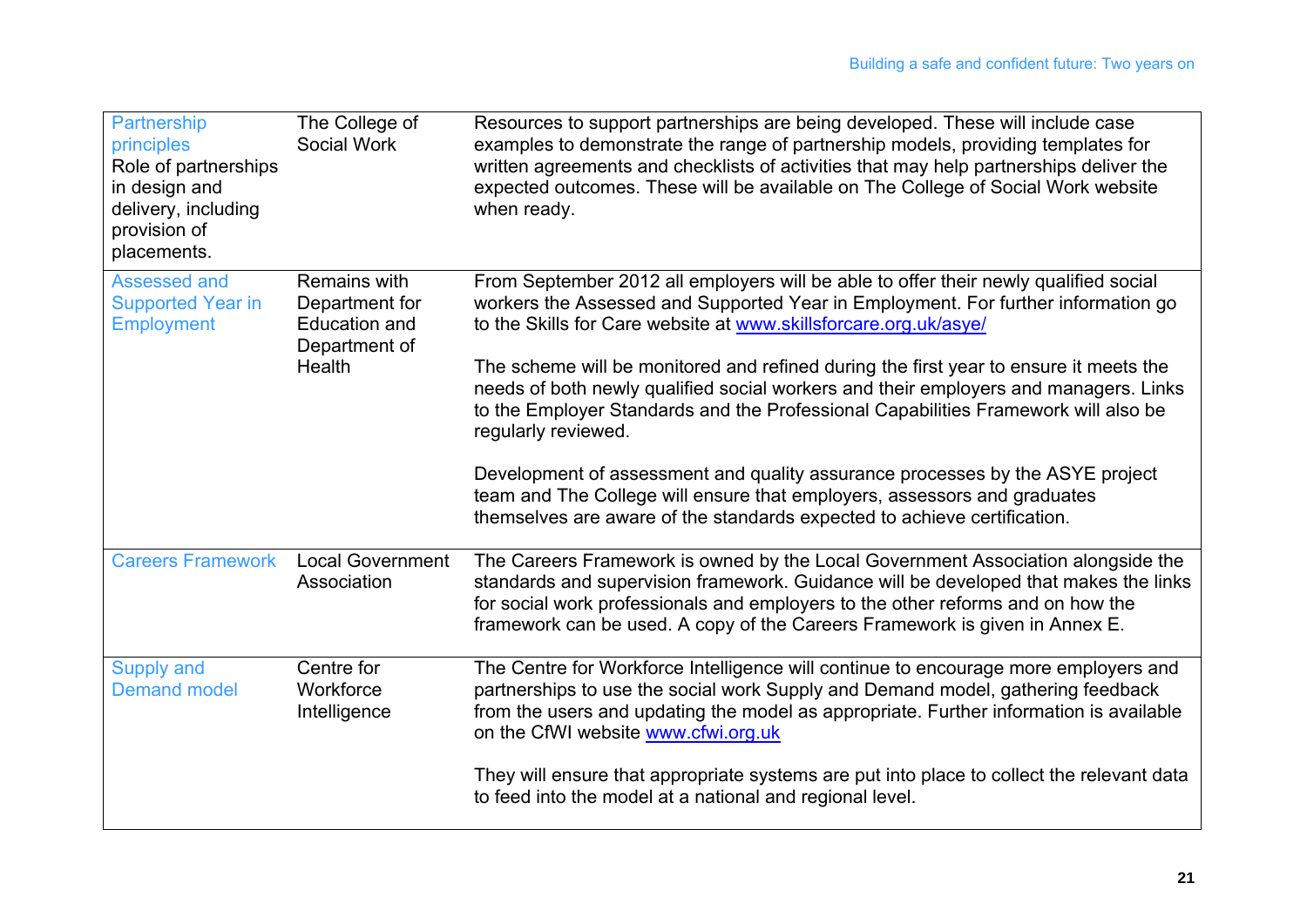#### **New challenges and next steps**

**5.2** The Reform Board has now completed the development phase of social work reform and has handed on much of its work to others in the sector. Government of course continues to have policy oversight for social work and for social work reform and will no doubt consult the Board where needed until the Chief Social Worker is in post later this year.

**5.3** Many people beyond the formal Board membership have invested time and energy in developing our products and making them happen but there is so much more for the sector to do in owning and embedding reforms. It remains challenging to implement reforms in very difficult times and will be helped by all of those involved collaborating to retain a continued focus on the value of social work and the importance of a well trained profession. Sector led improvement will be more effective if it works in tandem with The College of Social Work and the Chief Social Worker and vice versa. We hope the spirit of the collaboration engendered by the Reform Board will endure.

**5.4** Our website will remain on the Department for Education's website until a point where key documents can be archived or transferred to other suitable websites.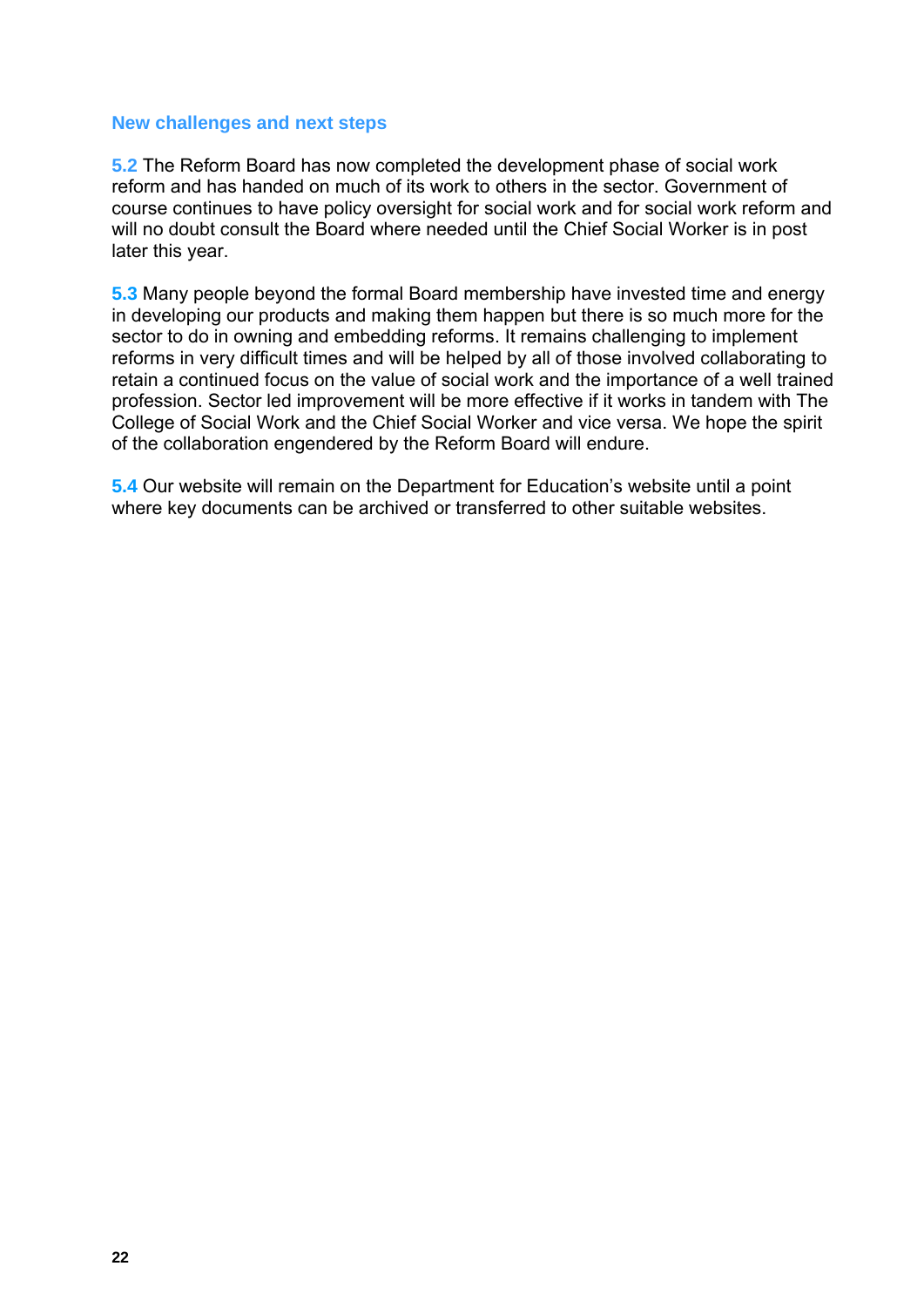**Annex A** 

# **Membership of the Social Work Reform Board**

The Social Work Reform Board met for the first time in January 2010 and is chaired by Dame Moira Gibb, who also chaired the Social Work Task Force. The member organisations on the Reform Board bring together representatives of social workers, employers, educators and service users to plan how, together, they can make reforms happen and report to Government on progress.

The work of the Social Work Reform Board has also been informed by the Social Workers' Reference Group, which ensured that the views and perspectives of social workers are at the forefront in developing the reform programme.

The following bodies send representatives to Social Work Reform Board meetings:

- A National Voice
- Association of Directors of Adult Social Services (ADASS)
- Association of Directors of Children's Services (ADCS)
- Association of Professionals in Education and Children's Trusts (Aspect)
- Association of Professors of Social Work (APSW)
- **•** British Association of Social Workers (BASW)
- Children and Family Court Advisory and Support Services (CAFCASS)
- Children England
- College of Social Work
- Department for Business, Innovation and Skills (BIS)
- Department for Education (DfE)
- Department of Health (DH)
- General Social Care Council (GSCC)
- Health Professions Council (HPC) to be renamed Health and Care Professions Council (HCPC) from 1 August 2012
- Higher Education Academy Subject Centre for Social Policy & Social Work (SWAP)
- Joint University Council Social Work Education Committee (JUC-SWEC)
- Local Government Association (LGA)
- Local Government Employers (LGE)
- Mind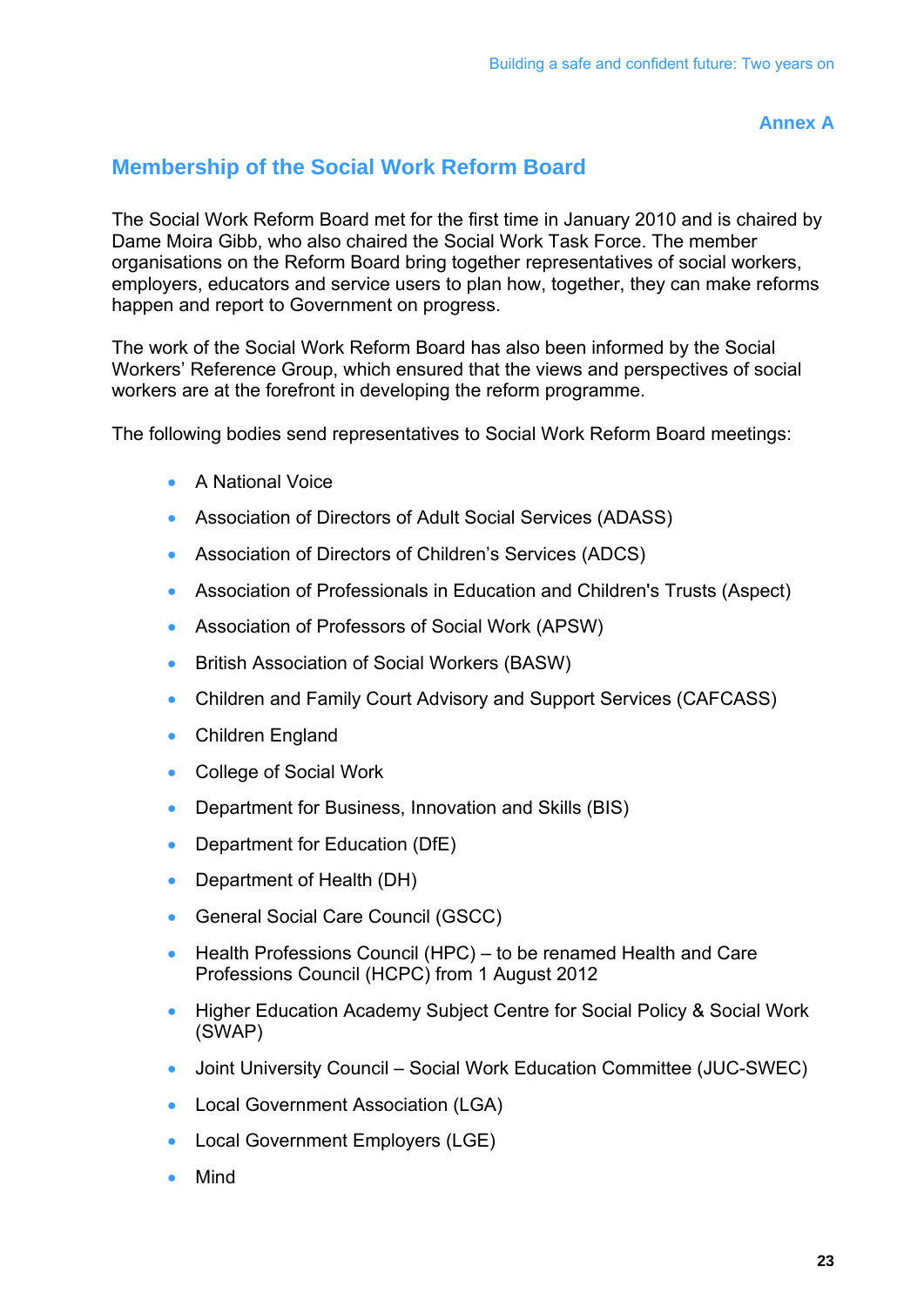- NHS Confederation
- Shaping Our Lives
- Society of Local Authority Chief Executives (SOLACE)
- Unison
- Universities UK (UUK)

Government officials from the Devolved Administrations have observer status on the Social Work Reform Board and the following organisations also attend its meetings:

- Care Quality Commission (CQC)
- Children's Workforce Development Council (CWDC)
- Higher Education Funding Council for England (HEFCE)
- Ofsted
- Quality Assurance Agency (QAA)
- Skills for Care (SfC)
- Social Care Institute for Excellence (SCIE)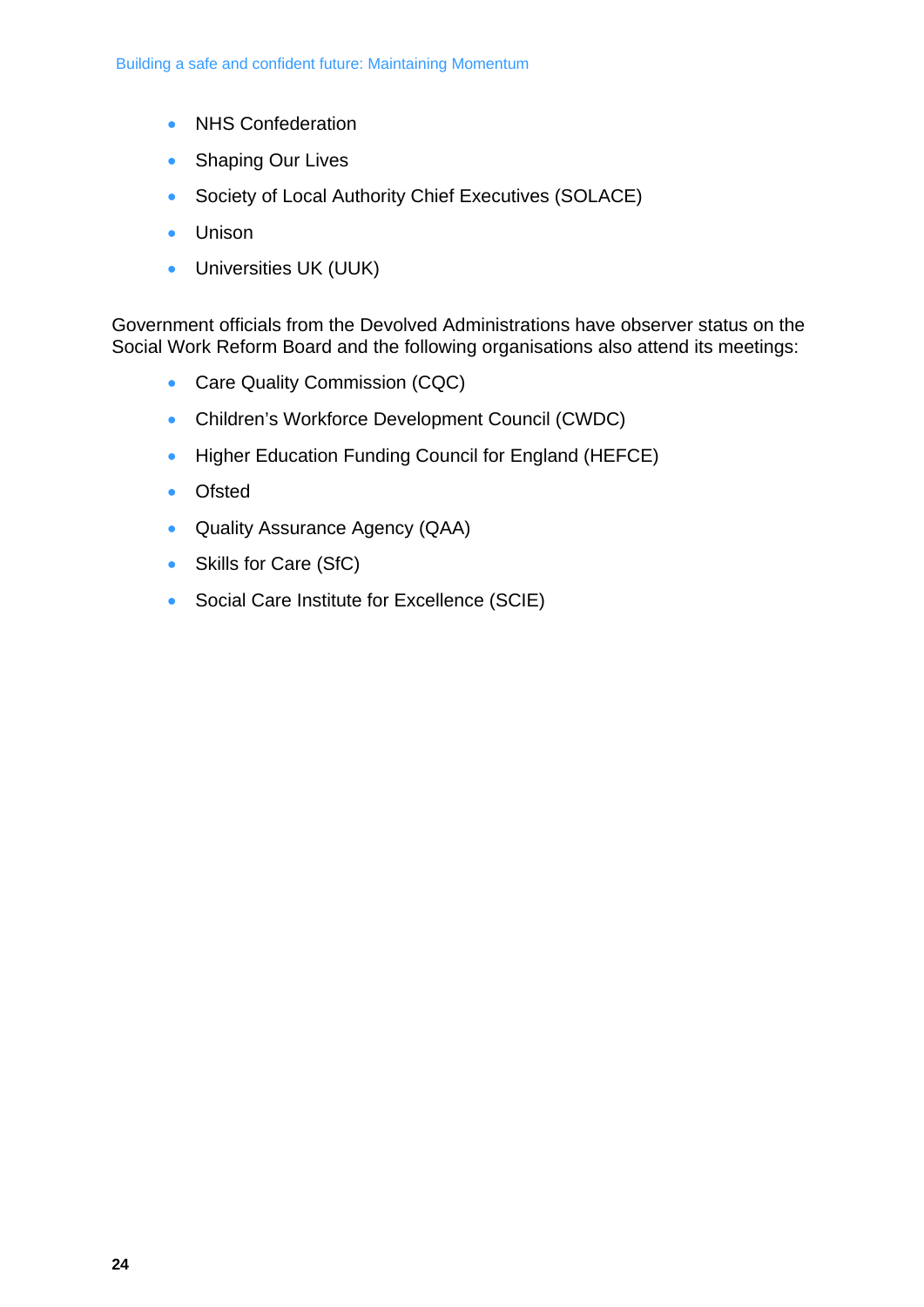# **Professional Capabilities Framework– passed to The College of Social Work**

# Description including historical development and other links

The Professional Capabilities Framework (PCF) is the framework against which social workers' plan their careers and professional development. The PCF sets out nine core capabilities, or domains of practice. At every stage of a social worker's career there is a statement of what is expected for each capability (at that point). The framework starts at student level and progresses through to advanced practitioner level.

The framework is generic but the manner in which evidence is expressed can be specific to a particular work place or specialism. The capabilities were tested with a wide range of people, right across the social work sector, and at every level. The capabilities were developed from models used in other professions and in social work internationally, in particular the US model.

The PCF is a 'living' framework and will develop as the profession develops. It is owned by The College of Social Work on behalf of the profession.

The PCF applies to all social workers in England, in all roles and settings. For Social Workers in Wales, Northern Ireland and Scotland, National Occupational Standards for social work still apply.

# Aim and anticipated benefits of use

The PCF sets out how a social worker's knowledge, skills and capacity are built over time. It will serve as a backdrop to both initial qualification and continuing professional development. It can be used by all social workers wherever they work and whatever level they work at. It is a professional, rather than occupational framework and therefore does not link to specific job titles or roles.

The essence of the capabilities framework is to support judgements about readiness to progress in an holistic manner, but taking account of the detail of each capability rather than relying on a checklist approach which may miss or mask overarching concerns. It provides a common language to help social workers describe the capabilities they have and the support that they will need to develop and practice effectively.

How might it be used and how does it fit with the other reforms

Employers may choose to use the PCF, or parts of it, to support their own internal performance management processes, such as appraisal and training and development. They will be able to use the statements within the PCF to set out their expectations for social workers at each level and assess against them.

Employers and managers will also use the Assessed and Supported Year in Employment (ASYE) capability statements within the PCF in assessing newly qualified social workers on the ASYE scheme. Students about to start on the ASYE scheme will use the ASYE competencies to prepare their personal development plan.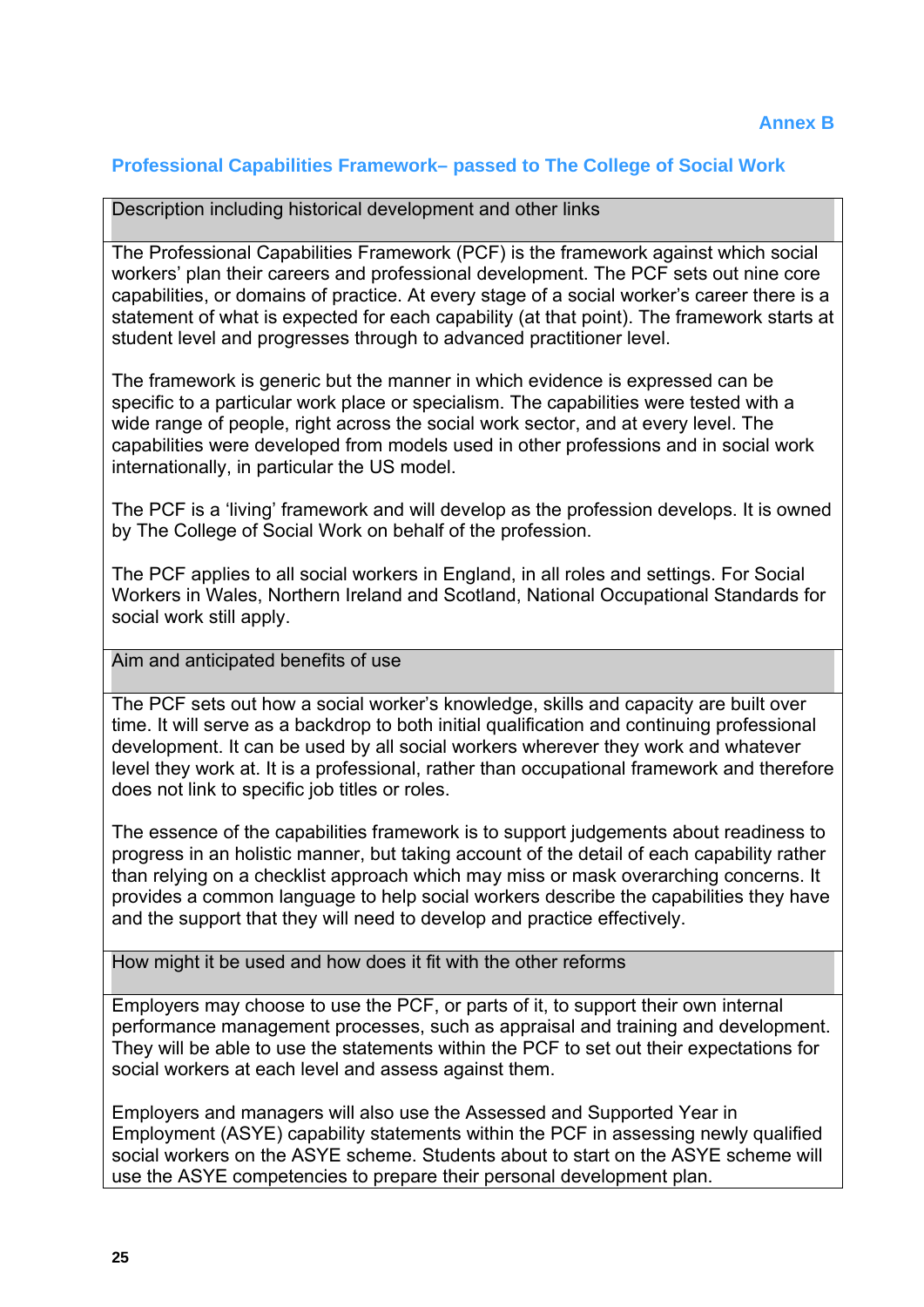Educators (both HE and practice) should use the PCF as the underlying framework for the curriculum in both the university and in practice settings to ensure that qualifying social workers reach the required outcomes to practice effectively and safely and to enter the ASYE year.

Social workers at all levels will use the PCF to self-assess their performance and plan their continuing professional development.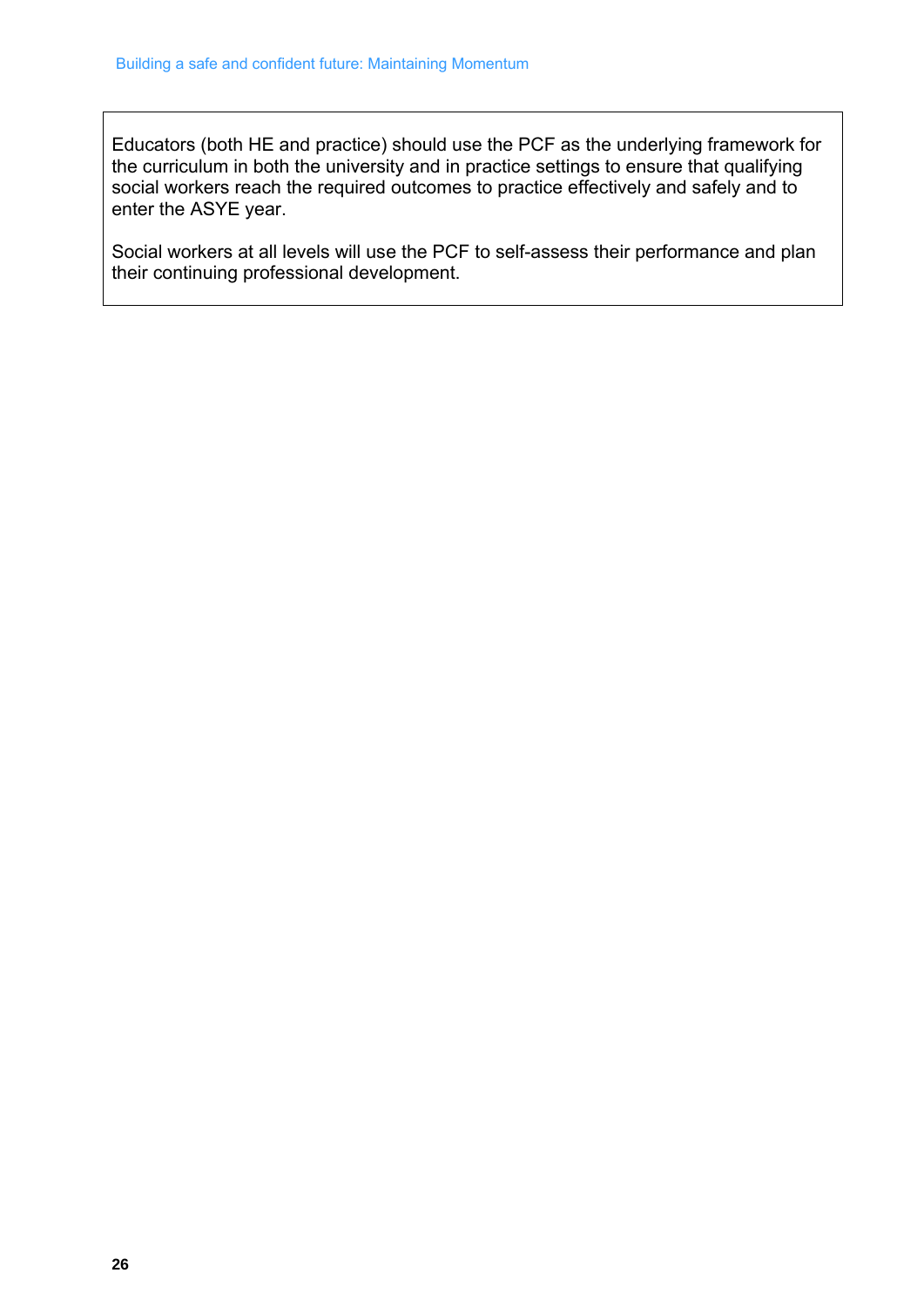# **Implementing a new approach to Continuing Professional Development (CPD) – passed to The College of Social Work**

Description including historical development and other links

The Social Work Task Force recommended that systems to promote and support social workers to continue to develop throughout their careers were essential to maintain and improve social work practice, now and in the future.

The new approach to CPD highlights the importance of professional development and supports social workers in meeting the new requirements of the regulator (www.hpcuk.org/registrants/cpd). It gives priority to on-going learning and development, which social workers and their managers identified as important, and which is strongly endorsed in the Munro review. It will enable more flexibility and choice and promote organisational and personal responsibility for CPD. It emphasises that learning takes place in a range of different ways and encourages social workers and managers to decide learning objectives together and plan how to meet them. Employers are encouraged to work in partnership with other employers and HEIs to develop learning opportunities locally and to support CPD through commitment to the Standards for Employers and Supervision.

The framework is aligned with the relevant levels of the Professional Capabilities Framework (PCF) and linked to the Careers Framework.

Aim and anticipated benefits of use

Raising standards of professional development and widening learning opportunities will improve social workers knowledge and practice, and should improve job satisfaction, recruitment and retention. Social workers have a professional responsibility to facilitate learning and development for themselves and others.

The new framework will:

- provide the structure for all social workers to develop throughout their careers. It will enable gaps in knowledge to be identified and filled, and update and deepen knowledge, skills and analytical thinking to deal with increasingly complex and specialist work;
- develop professional identity and confidence;
- update and improve practice in line with research evidence;
- improve public confidence in social work by improving practice;
- support social workers to meet Health Professions Council (soon to be renamed the Health and Care Professions Council) threshold requirements for reregistration and undertake learning and development to a high professional level based on the PCF;
- help to embed a learning culture within organisations and support the development of the next generation of workers through increased development of skills in mentoring, supervision and practice education;
- support the development of a range of flexible learning opportunities, recognising that learning takes place in a range of different ways and circumstances,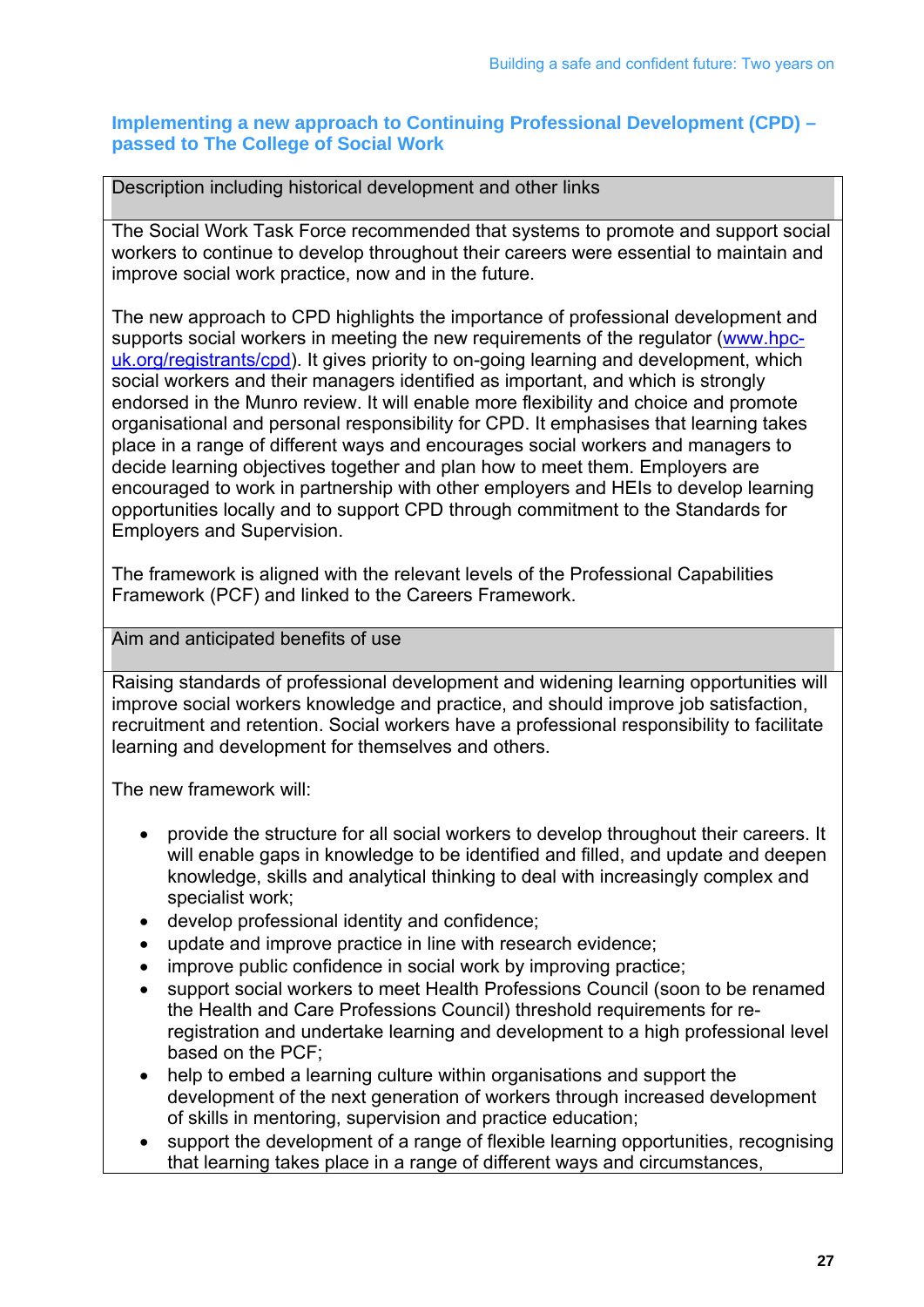research as well as more structured training; including critical reflection, shadowing, learning from others and access to

- encourage employers to build on the Employer Standards by working with other employers and training providers to develop joint learning opportunities; and
- encourage HEIs in partnership with employers to develop more flexible programmes and awards in line with the PCF, e.g. joint in-house courses, enabling access to Athens, library facilities, joint research activities and seminars; inviting social workers in to present and analyse their practice for students; thus meeting their own CPD.

How might it be used and how does it fit with the other reforms

Employers and social workers can jointly identify, plan and monitor learning and development needs through appraisal and supervision building on Standards for Employers and Supervision Framework.

Some employers are already using the PCF to reflect on current practice, align with improved supervision and identify learning needs and outcomes.

Social Workers will use CPD to demonstrate they are meeting the requirements for maintaining their registration. The College of Social Work has developed criteria to endorse training providers and formal CPD, as well as an online portfolio to plan, record and reflect on CPD.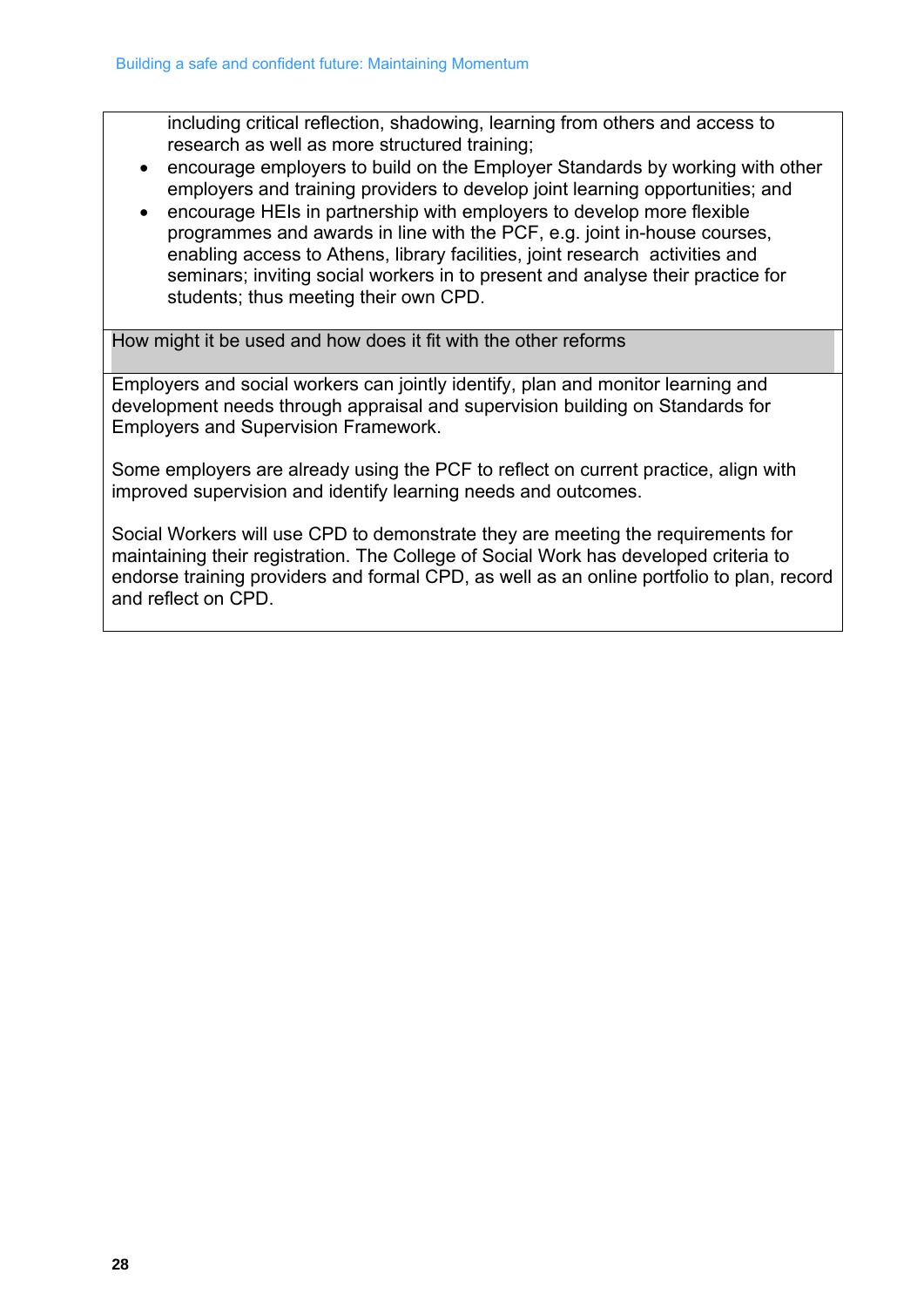# **Implementing SWRB reforms to improve the quality and consistency of qualifying social work education and training - passed to The College of Social Work**

# Description including historical development and other links

The education reforms focus on three core areas of the provision of social work qualifying education:

- strengthening the calibre of entrants to social work degree courses;
- a new curriculum framework, based on the Professional Capabilities Framework (PCF); and
- new arrangements for practice learning and placements.

Together these reforms should better prepare social work students to enter the workforce, and continue their learning through a new approach to Continuing Professional Development (CPD).

From 1 August 2012, the Health Professions Council (HPC, soon to be renamed the Health and Care Professions Council) will take over approval of social work programmes in England. Courses formerly approved by GSCC will remain approved until HPC visits have taken place between February 2013 and July 2015.

The College of Social Work will oversee development of and promote reforms to the social work degree (based on the PCF) taking account of the recommendations of the Munro Review.

The College will provide web based guidance on:

- new arrangements for admissions and selection;
- the application of the PCF in the design and delivery of the curriculum and in assessment;
- examplars to encourage active learning and critical reflection, the development of professional decision making and the use of evidenced-based practice, and which reflect the values and ethics of social work;
- illustrative guides on key areas of the curriculum. Seven of these have already been developed on:
	- communication;
	- human growth and development (across the life-span);
	- mental distress and ill-health;
	- substance misuse:
	- neglect, violence and abuse of children and adults; and
	- behavioural/parenting problems for children and families.
- ensuring programmes are flexible and up to date, including recommendations to support the CPD of social work academics and practice educators;
- rigorous assessment processes and mechanisms to ensure suitability of students to work with vulnerable people;
- high quality placements opportunities, with new arrangements for practice learning, that include 30 days for skills development and criteria for the first (70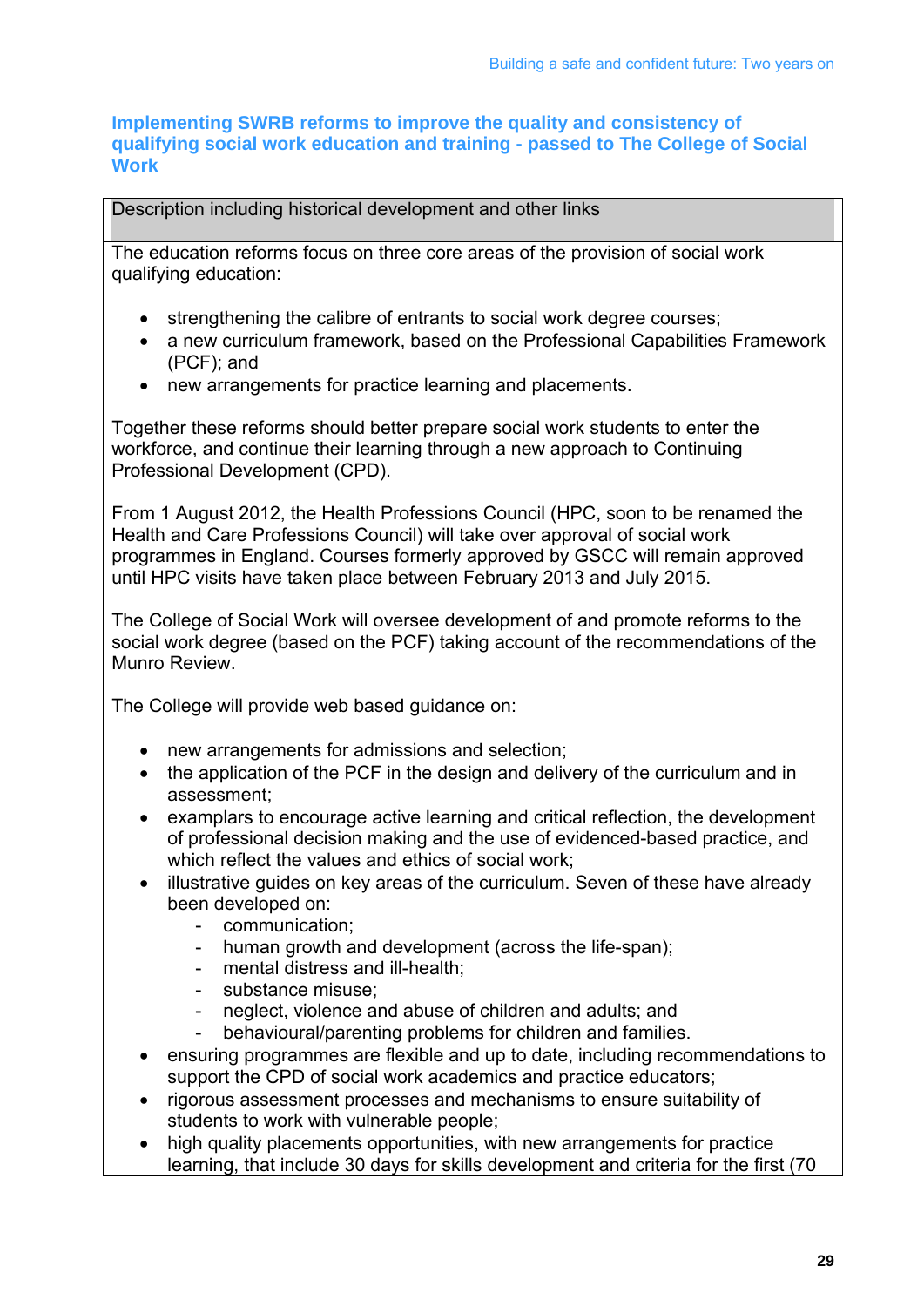day) and last (100 day) placements;

- guidance on partnerships between HEIs and employers; and
- national benchmark standards for practice educators.

Endorsement by The College of Social Work will provide the evidence that the reforms recommended by the Reform Board have actually been implemented in practice.

Aim and anticipated benefits of use

The aim of the reforms to social work education is to ensure that :

- degree entrants have the right mix of academic and personal qualities to succeed;
- social work graduates are well prepared to work safely and effectively and can meet HPC Standards of Proficiency and the qualifying level of the Professional Capabilities Framework.;
- degree programmes are based on shared and agreed expectations from employers, practitioners, HEI, the profession and Government;
- employers, service users and carers are fully involved in the design, delivery and assessment of courses; and
- high quality placements are supervised and assessed by practice educators who meet nationally agreed benchmark standards.

Together these will achieve greater consistency in the content, quality and outcomes of courses so that everyone can have confidence that social workers are the best prepared they can be to start work.

How might it be used and how does it fit with the other reforms

The degree affects and is affected by all other parts of the system needing to meet HPC threshold standards, the PCF, the Quality Assurance Agency (QAA) subject benchmark statement for social work and guidance agreed by the sector and held by The College of Social Work.

Partnerships ensure that the degree enables students to graduate with the skills and knowledge to work as effective practitioners. Established partnerships are negotiating their Memoranda of Cooperation and are together looking at how Social Work Degree courses will change.

The Professional Capabilities Framework (PCF) for social work qualifying education will support HEIs to identify and assess learning needs and outcomes. This enables students to understand how they can meet and demonstrate nationally agreed outcomes, thus improving consistency. It will also establish a clear link between the degree and the ASYE and ongoing professional development, building on personal development plans begun in the HEI.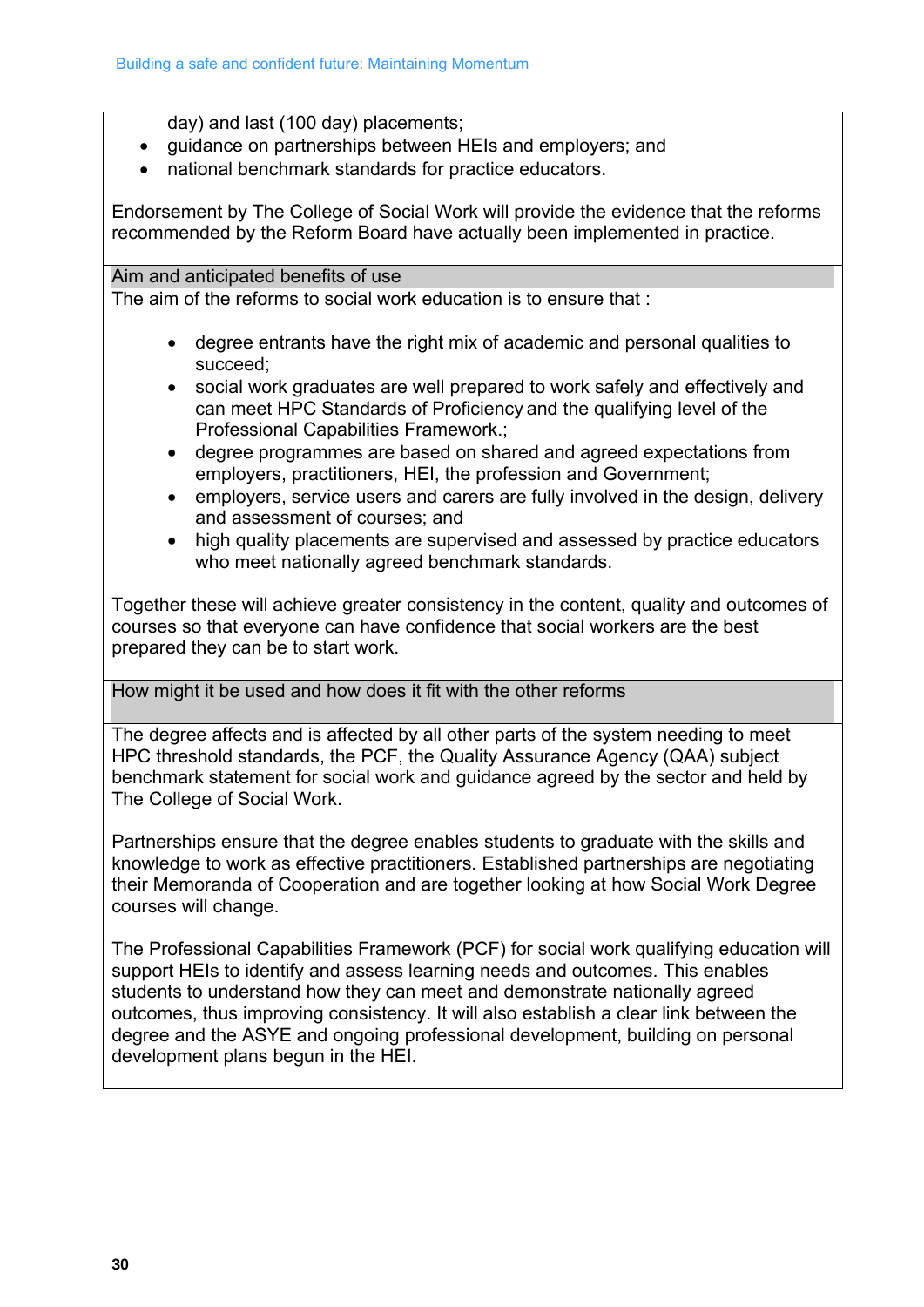# **The Standards for Employers and Supervision Framework– passed to Local Government Association**

| Description including historical development and other links                                                                                                                                                                                                             |
|--------------------------------------------------------------------------------------------------------------------------------------------------------------------------------------------------------------------------------------------------------------------------|
| The Standards for Employers and Supervision framework applies to all employers and<br>managers and all social workers, including managers and student social workers.                                                                                                    |
| Key principles that the Standards recommends employers should put in place are:                                                                                                                                                                                          |
| develop an accountability framework to monitor the effectiveness of social work<br>practice – for example by adapting current governance frameworks to ensure<br>social work service delivery;                                                                           |
| use effective workforce planning systems to make sure that the right number of<br>social workers, with the right level of skills and experience, are available to meet<br>current and future service demands;                                                            |
| implement transparent systems to manage workload and case allocation in<br>$\bullet$<br>order to protect service users and practitioners;                                                                                                                                |
| make sure that social workers can do their jobs safely and have the tools and<br>resources they need to practice effectively and confidently to assess risks and<br>take action to minimise and prevent them;                                                            |
| ensure that social workers have regular and appropriate supervision;<br>$\bullet$<br>provide opportunities for Continuing Professional Development, as well as<br>$\bullet$<br>access to research and practice guidance;                                                 |
| ensure social workers can maintain their professional registration; and<br>establish effective partnerships with higher education institutions and other<br>$\bullet$<br>organisations to support the delivery of the degree and continuing professional<br>development. |
| The Framework sets out the key element of supervision as:                                                                                                                                                                                                                |
| quality of decision making and interventions;<br>$\bullet$<br>line management and organisational accountability;<br>$\bullet$<br>case load and workload management; and<br>identification of further learning, career development opportunities.                         |
| Aim and anticipated benefits of use                                                                                                                                                                                                                                      |
| The Standards and Framework set out shared core expectations of employers which will<br>enable social workers in all employment settings to work effectively.                                                                                                            |
| Some of the anticipated benefits of implementing the standards are:                                                                                                                                                                                                      |
| Consistent outcomes for children, adults and families through high quality<br>٠<br>supervision for social workers leading to high quality decisions from social<br>workers.                                                                                              |

- Reduced turnover of social workers by providing a highly supportive environment.
- A clear framework for undertaking effective supervision, with identification of key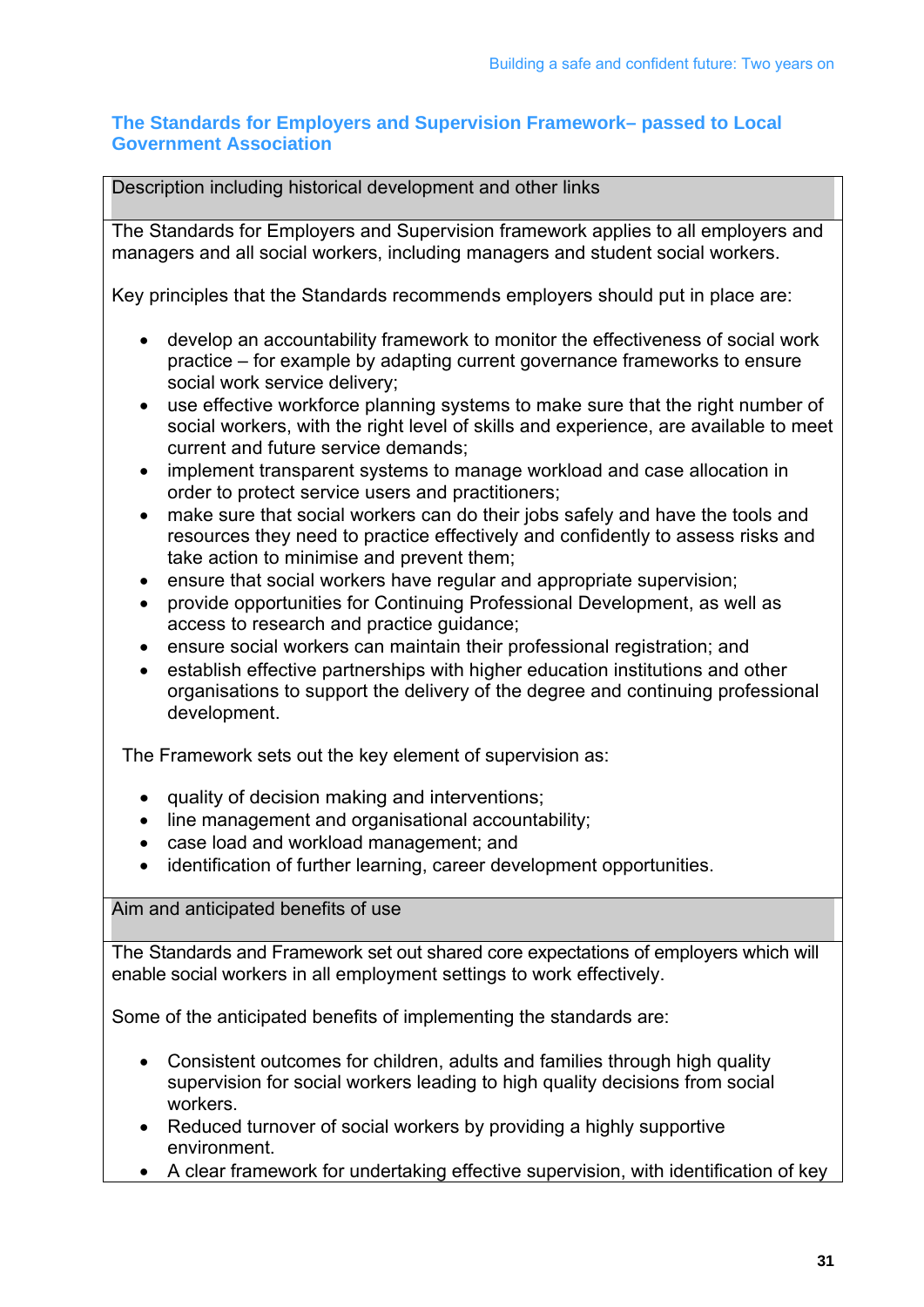elements as well frequency and environment.

 A system will be in place to plan for future workforce demands, ensuring that the organisation is aware of its need for social workers and has appropriate plans in place to ensure that it is able to meet service demand.

How might it be used and how does it fit with the other reforms

The Standards for Employers and Supervision Framework require employers to monitor their organisational performance against the framework, set a process for review and, where necessary, outline their plans for improvement.

It underpins many of the other reforms. Support and supervision are key elements of the Assessed and Supported Year in Employment and for social workers in general, whether newly qualified or not. Employers and social workers will use the standards to understand what the expectations are around partnership working, Continued Professional Development and workforce planning (using the Supply and Demand Model).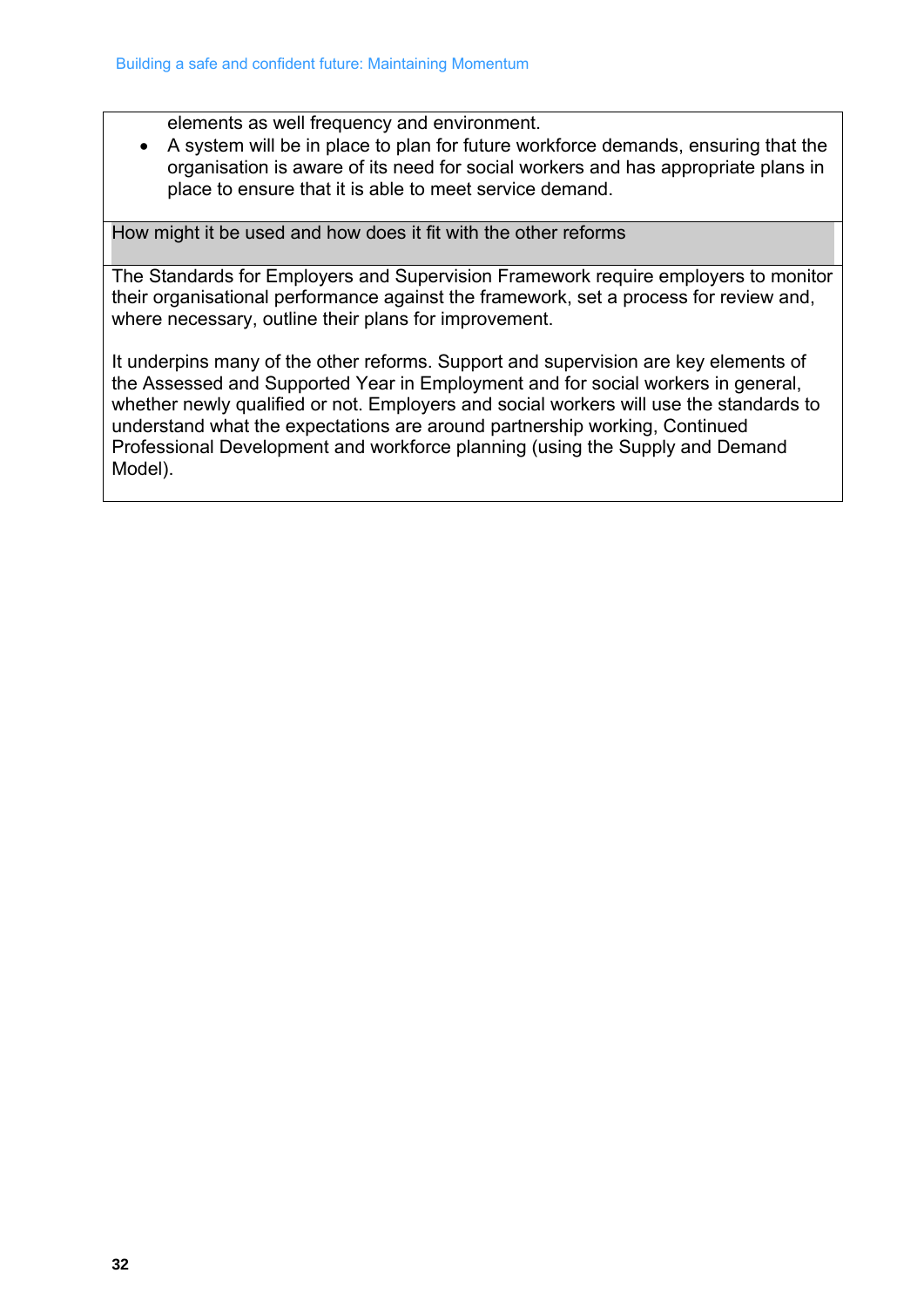# **Social Work Supply and Demand Model – passed to the Centre for Workforce Intelligence**

#### Description including historical development and other links

A key area identified in the Social Work Task Force report 'Building a safe, confident future' was to develop a forecasting model for social worker supply and demand.

There was no national or local model for analysing or forecasting social worker supply and demand, and there was a lack of detailed information on the characteristics of the workforce, on key trends such as vacancy rates, and on the number of social workers needed locally and nationally.

As a consequence, workforce planning has been severely constrained. This has also had a negative impact on the planning of education and training. A model was clearly needed for forecasting supply and demand for social workers based on reliable and high quality information.

The Social Work Supply and Demand group have worked with the expert input from the Centre for Workforce Intelligence (CfWI) to develop a supply and demand model. The model is currently being hosted by the CfWI. The CfWI will support the implementation of the model to be used at a local level and the national workforce analysis. Training and guidance is being provided by the CfWI to ensure smooth implementation as well as further refinements of the model following feedback of its use.

The model offers employers and partnerships the opportunity to work together on long terms strategic workforce planning.

# Aim and anticipated benefits of use

The key benefit of using a local social work supply and demand model is that employers and HEIs can work together to plan workforce needs. Employers will be able to identify key issues that their organisations may be facing, e.g. an aging social work workforce or changing workforce priorities and thus make plans to ensure that suitable action is taken to mitigate against the circumstances. Employers and HEIs can work together to plan the number of newly qualified social workers that they may need, using the forecasting model.

Nationally the model can be used to have an overview of social work workforce issues to inform national organisations and Government in planning.

How might it be used and how does it fit with the other reforms

Employers can use the model to support the Standards for Employers in ensuring that appropriate workforce planning systems are in place. It is expected that the model will most usefully be used in partnership at a local level between employers and HEIs. Employers and HEIs can use the model to discuss and plan workforce demand and put in place suitable measures to address the key issues generated by the model. The model will provide data at a national level to inform planning and policy development In national workforce planning organisations, and Government departments.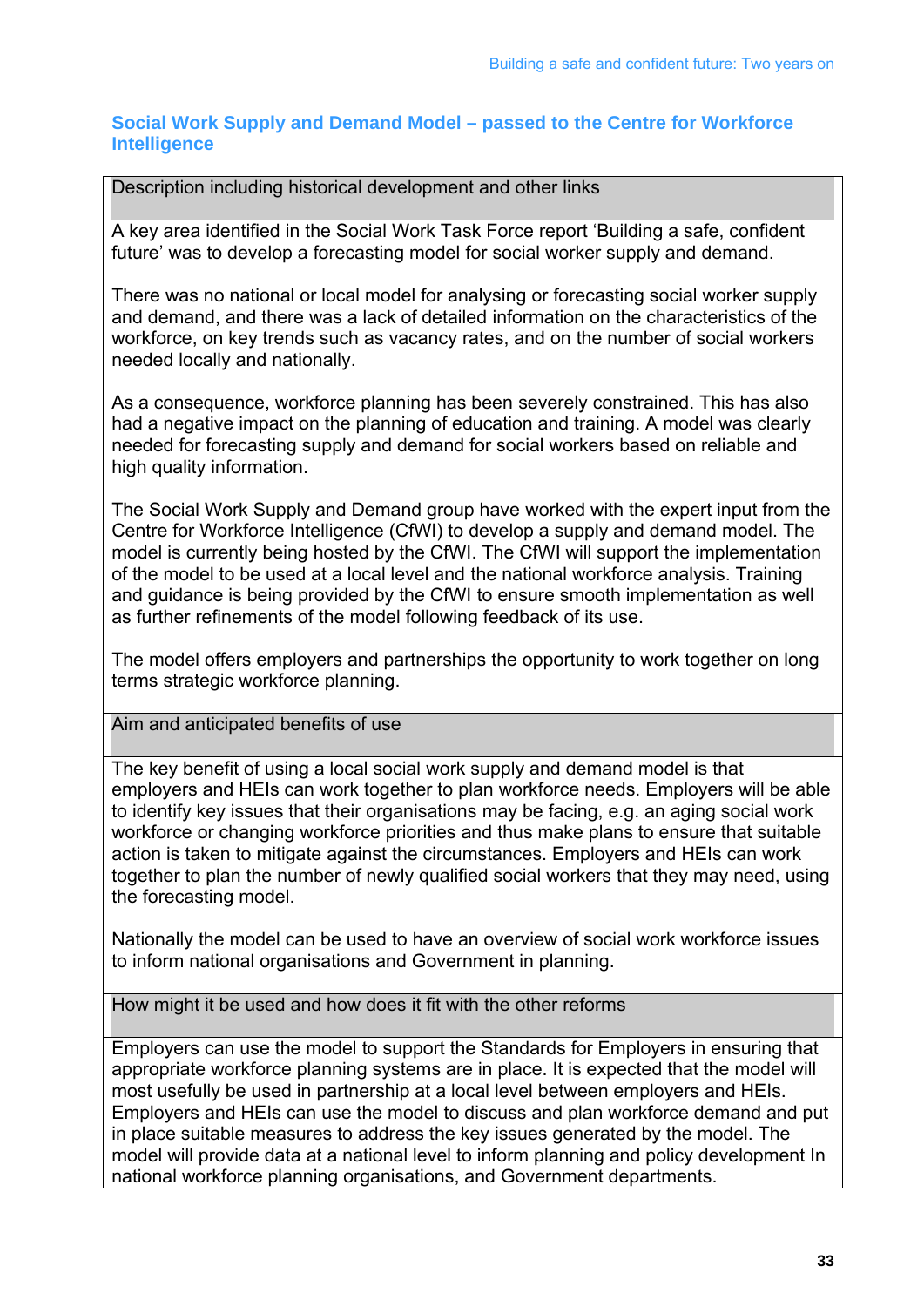# **The Assessed and Supported Year in Employment**

Description including historical development and other links

An Assessed and Supported Year in Employment (ASYE) for newly qualified social workers (NQSWs) was recommended by the Social Work Task Force in their final report. In January 2012 the Social Work Reform Board (SWRB) confirmed that the ASYE will begin in September 2012 and will succeed the existing Newly Qualified Social Worker Programmes.

The ASYE will have many of the same principles as the NQSW programmes and at the start of the ASYE the employer and the NQSW will complete a learning agreement which will describe how the employer will support the NQSW through the following:

- **reflective supervision**  at least weekly for the first six weeks of employment, then at least fortnightly for the remainder of the first six months, and a minimum of monthly thereafter
- **workload**  normally over the course of the year 90% of what is expected of a confident social worker in the same role in their second or third year of employment, weighted over the course of the year by things such as case complexity, risk and growing proficiency
- their **personal development plan**
- **protected time for personal development**, which normally equates to 10% over the course of the year.

The NQSW will commit to their own professional development.

ASYE will be carried out in an employment context and is a measure of professional capability. NQSWs will be holistically assessed against ASYE specific capability statements within the Professional Capabilities Framework (PCF). With the support of their employers, NQSWs will need to show that they have met these capability statements. Rather than focussing on a "single point" of assessment, evidence will be built up and reviewed over the year to show sufficiency in a range of essential skills, knowledge and values that cover the whole of the PCF at ASYE level. The assessment process should demonstrate progression throughout the year.

Employers will be responsible and accountable for their assessment decisions and the outcomes. They will also need to make arrangements for resolving appeals and complaints. Guidance will be available to support employers in making decisions. The College of Social Work will hold a list of and is planning to issue a certificate to those who have successfully completed the ASYE. The College of Social Work will also establish quality assurance arrangements to ensure that the capabilities and assessment process are fit for purpose, and employers are supported to maintain high standards of assessment.

Aim and anticipated benefits of use

The aim of the ASYE is to ensure that NQSWs receive consistent support in their first year of employment so that they are able to become confident, competent professionals.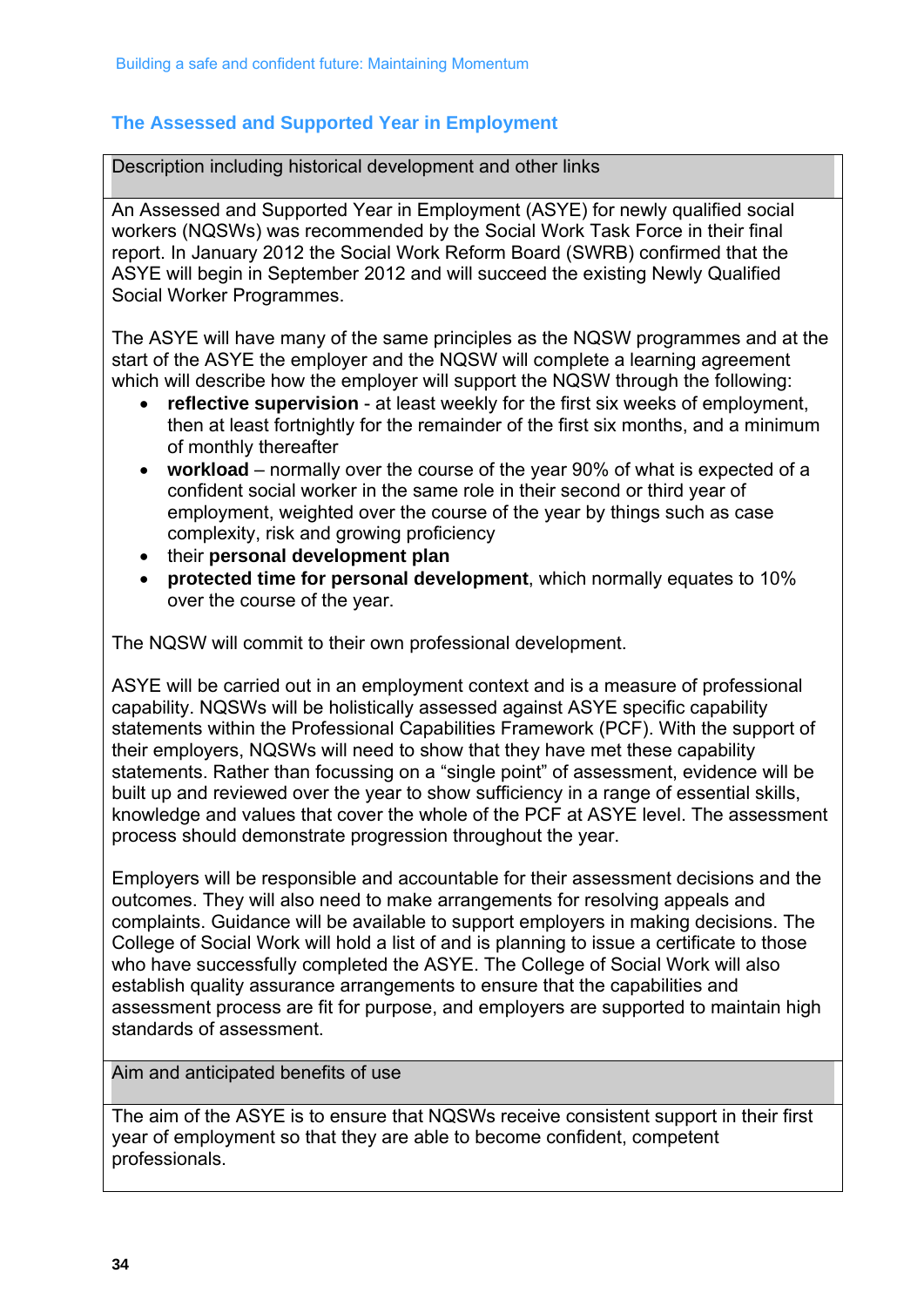The anticipated benefits of the ASYE are:

- employer and service user confidence in the capability of social workers at the end of their first year in employment;
- sector-wide consistency in what social workers know, understand and are able to do at the end of their first year in employment;
- sector-wide consistency in the support NQSWs receive to enable them to develop their professional capability; and
- commitment among NQSWs to their own future continuing professional development.

How might it be used and how does it fit with the other reforms

ASYE should be implemented alongside other SWRB reforms, such as the Professional Capabilities Framework, Standards for Employers and Supervision Framework and proposals for partnership working and continuing professional development (CPD). It is the first step in career-long professional development.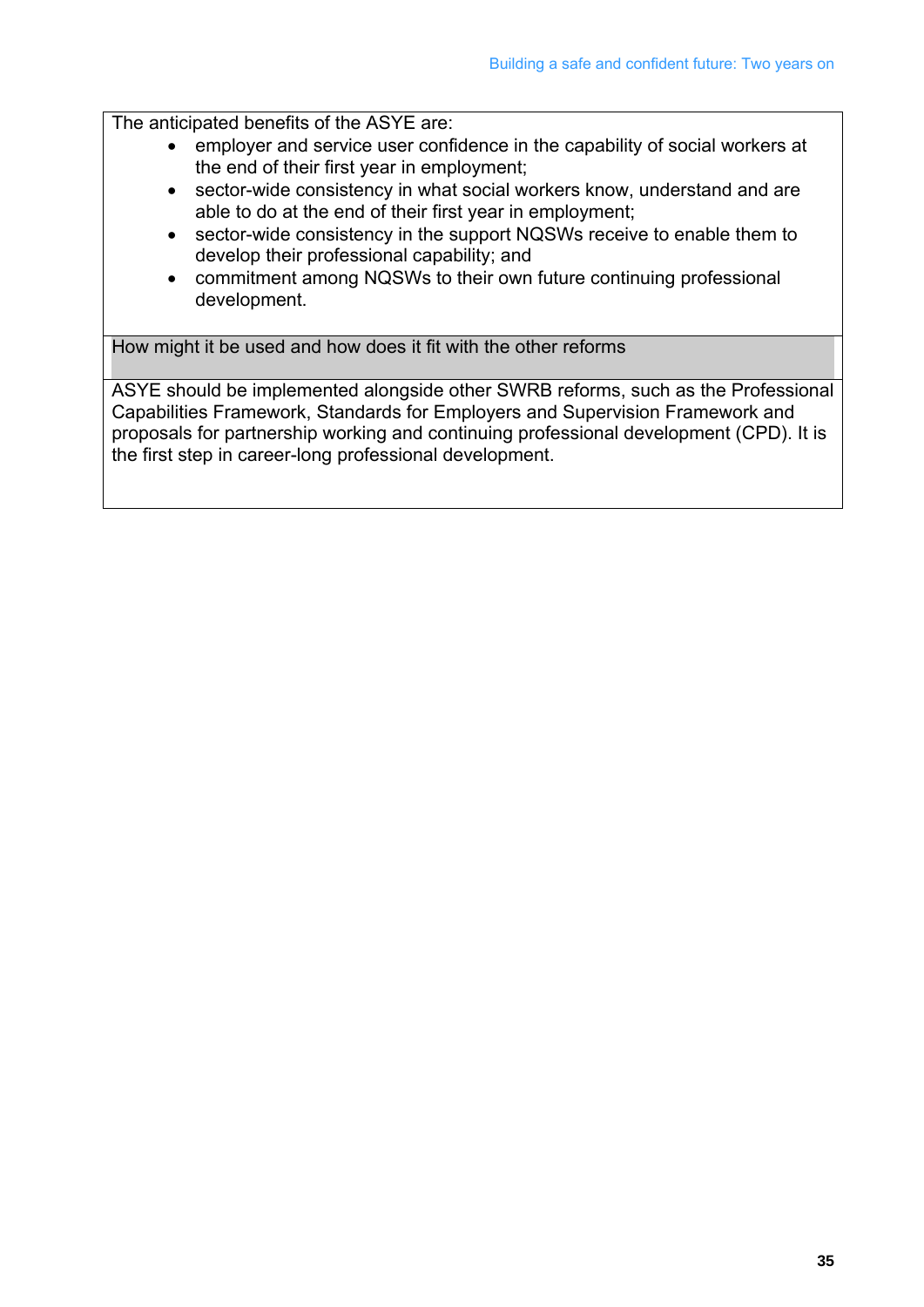# **Annex C - Self assessment check list - Employer**

|                                                                                                                                                         | No we haven't<br>thought about that<br>yet | We're not there<br>yet but we're<br>preparing | Yes we're<br>doing that |
|---------------------------------------------------------------------------------------------------------------------------------------------------------|--------------------------------------------|-----------------------------------------------|-------------------------|
| Using the Employer Standards and<br>Supervision framework.                                                                                              |                                            |                                               |                         |
| From September - Offering the<br>Assessed and Supported Year in<br>Employment (ASYE).                                                                   |                                            |                                               |                         |
| From September - Using the ASYE<br>capability statements to help our<br>newly qualified social workers create<br>their first personal development plan. |                                            |                                               |                         |
| Local authorities only - Designating a<br><b>Principal Child and Family Social</b><br>Worker.                                                           |                                            |                                               |                         |
| Using the Supply and Demand model<br>to plan local workforce needs.                                                                                     |                                            |                                               |                         |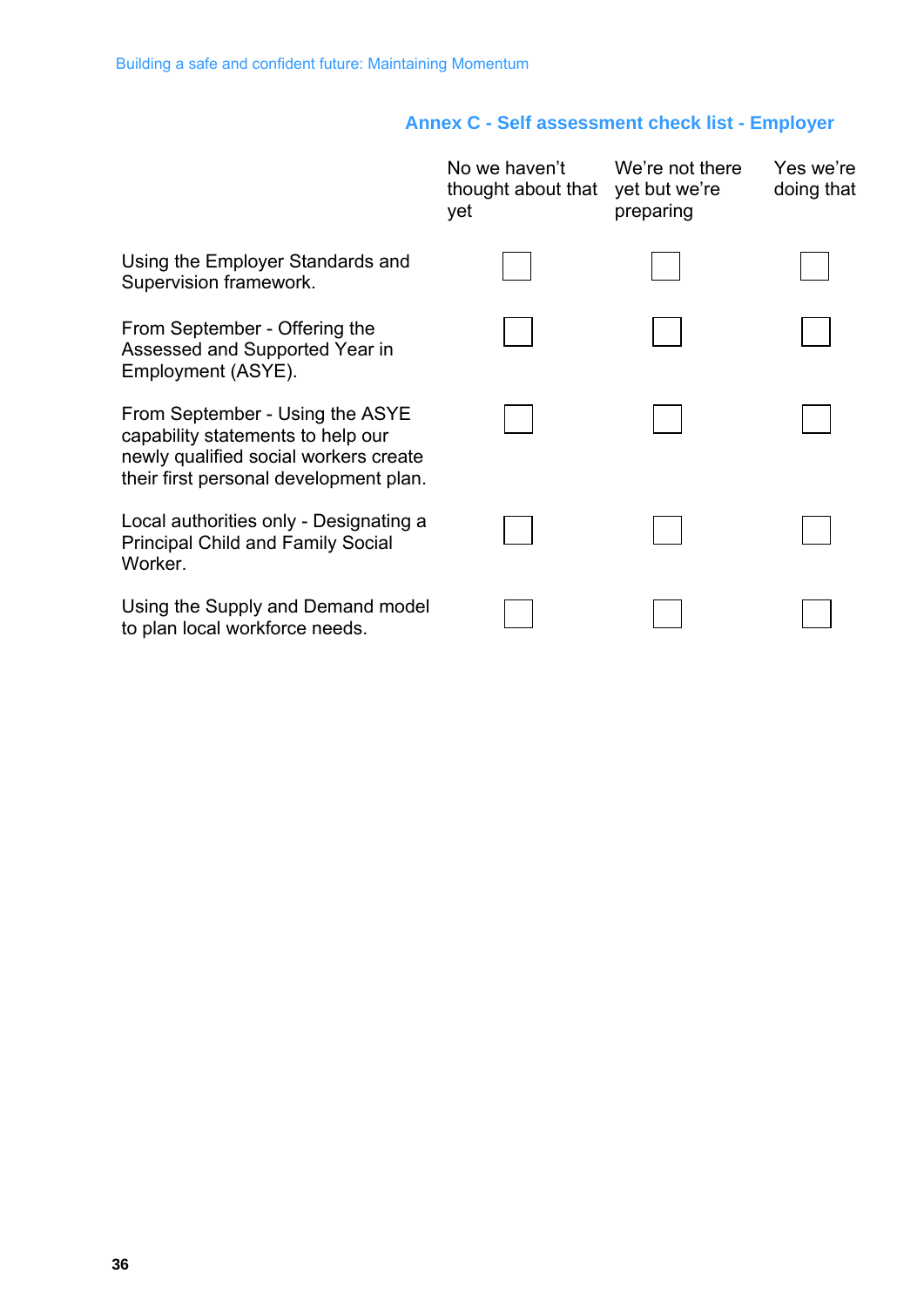# **Annex D - Self assessment check list – Social Worker**

|                                                                                                                                                                              | No I haven't<br>thought about that<br>yet | I'm not there yet<br>but I'm thinking<br>about it | Yes I'm<br>doing that |
|------------------------------------------------------------------------------------------------------------------------------------------------------------------------------|-------------------------------------------|---------------------------------------------------|-----------------------|
| As a social work student I'm using<br>the Assessed and Supported Year in<br>Employment (ASYE) capability<br>statements to think about my first<br>personal development plan. |                                           |                                                   |                       |
| From September - Social work<br>students – taking part in the ASYE.                                                                                                          |                                           |                                                   |                       |
| Using the Professional Capabilities<br>Framework (PCF) to self assess and<br>prepare for the performance<br>management processes.                                            |                                           |                                                   |                       |
| Undertaking the new approach to<br><b>Continuing Professional</b><br>Development.                                                                                            |                                           |                                                   |                       |
| Using the Careers Framework and<br>PCF together to plan career<br>progression.                                                                                               |                                           |                                                   |                       |
|                                                                                                                                                                              |                                           |                                                   |                       |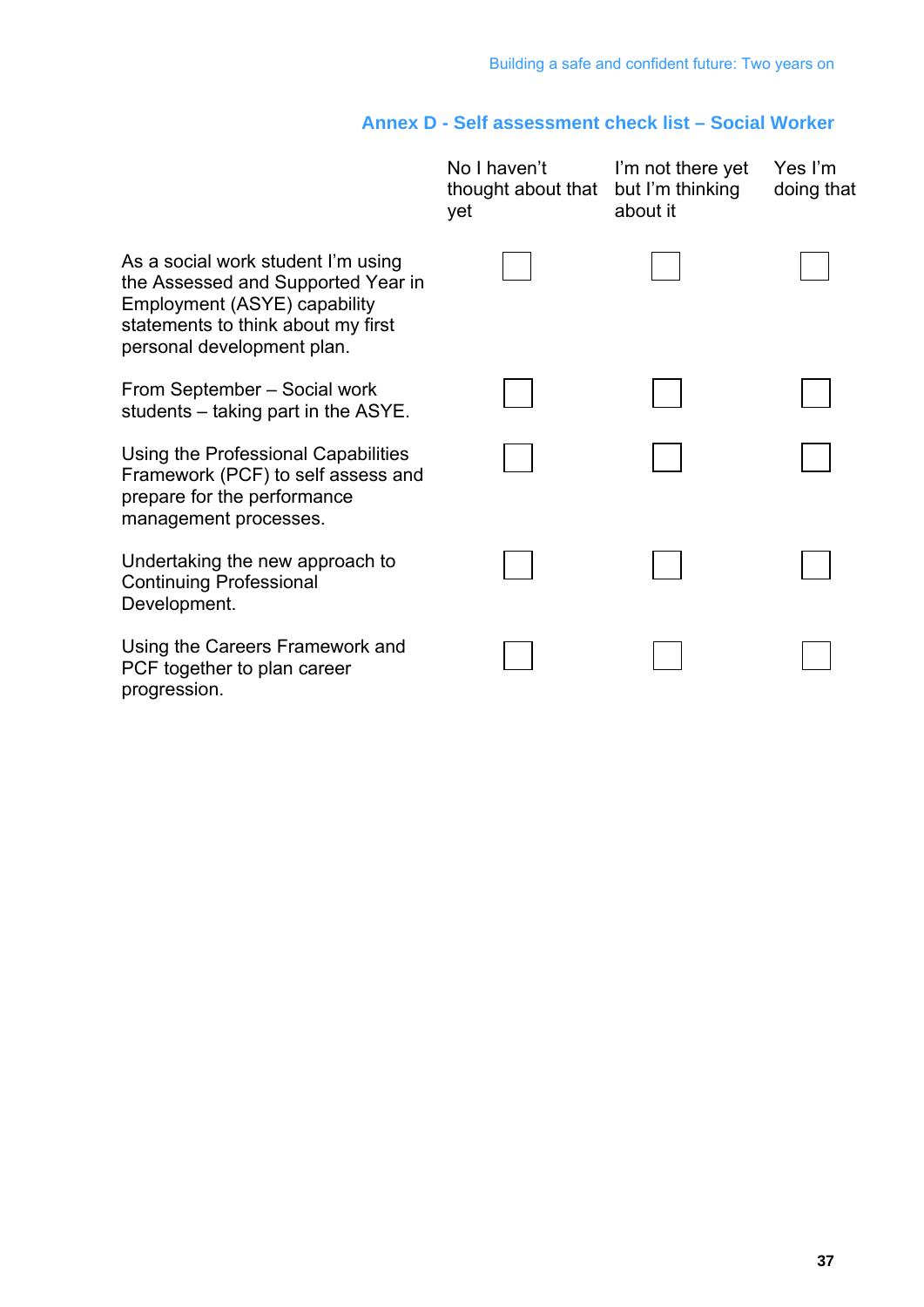# **Annex E - Career Framework**